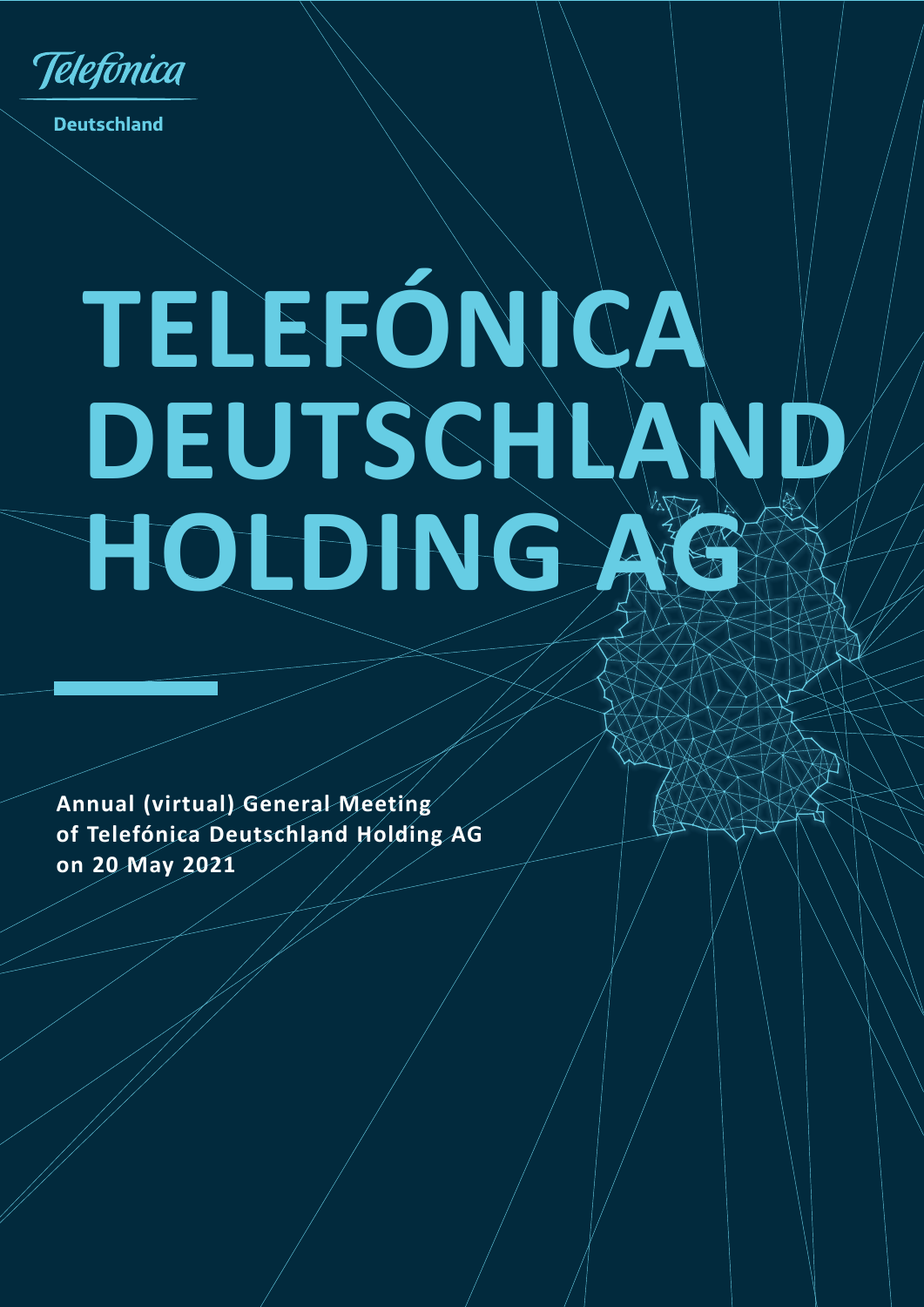**Minimum information pursuant to section 125 para. 2 German Stock Corporation Act (AktG) in connection with section 125 para. 5 AktG, article 4 para. 1 and table 3 of the annex to Implementing Regulation (EU) 2018/1212**

| <b>Type of Information</b>         | <b>Description</b>                                                                                                                                                                                                                       |  |  |
|------------------------------------|------------------------------------------------------------------------------------------------------------------------------------------------------------------------------------------------------------------------------------------|--|--|
| A. Specification of the message    |                                                                                                                                                                                                                                          |  |  |
| 1. Unique identifier of the event  | O2D052021oHV                                                                                                                                                                                                                             |  |  |
| 2. Type of message                 | Meeting notice of a general meeting<br>[format pursuant to Implementing Regulation (EU)<br>2018/1212: NEWM]                                                                                                                              |  |  |
|                                    | <b>B. Specification of the issuer</b>                                                                                                                                                                                                    |  |  |
| 1. ISIN                            | DE000A1J5RX9                                                                                                                                                                                                                             |  |  |
| 2. Name of issuer                  | Telefónica Deutschland Holding AG                                                                                                                                                                                                        |  |  |
|                                    | C. Specification of the meeting                                                                                                                                                                                                          |  |  |
| 1. Date of the general meeting     | 20.05.2021<br>[format pursuant to Implementing Regulation (EU)<br>2018/1212: 20210520]                                                                                                                                                   |  |  |
| 2. Time of the general meeting     | 10:00 hours (CEST)<br>[format pursuant to Implementing Regulation (EU)<br>2018/1212:<br>08:00 UTC]                                                                                                                                       |  |  |
| 3. Type of the general meeting     | Ordinary General Meeting as virtual general meeting<br>without physical presence of the shareholders and their<br>proxies<br>[format pursuant to Implementing Regulation<br>(EU) 2018/1212: GMET]                                        |  |  |
| 4. Location of the general meeting | URL to the password-protected Internet service that can<br>or must be used to exercise certain shareholder rights<br>and for video and audio transmission of the virtual<br>general meeting on the Internet:<br>www.telefonica.de/agm    |  |  |
|                                    | Location of the general meeting as defined by the<br>Stock Corporation Act: Business premises of Telefónica<br>Deutschland Holding AG, Georg-Brauchle-Ring 50,<br>80992 Munich, Germany                                                  |  |  |
| 5. Record Date                     | 13.05.2021, after the last transcription<br>[format pursuant to Implementing Regulation<br>(EU) 2018/1212: 20210513]                                                                                                                     |  |  |
| 6. Uniform Resource Locator (URL)  | All information that must be communicated to share-<br>holders prior to the virtual general meeting, including<br>the procedures for attending, voting and exercising other<br>shareholder rights, can be found at www.telefonica.de/agm |  |  |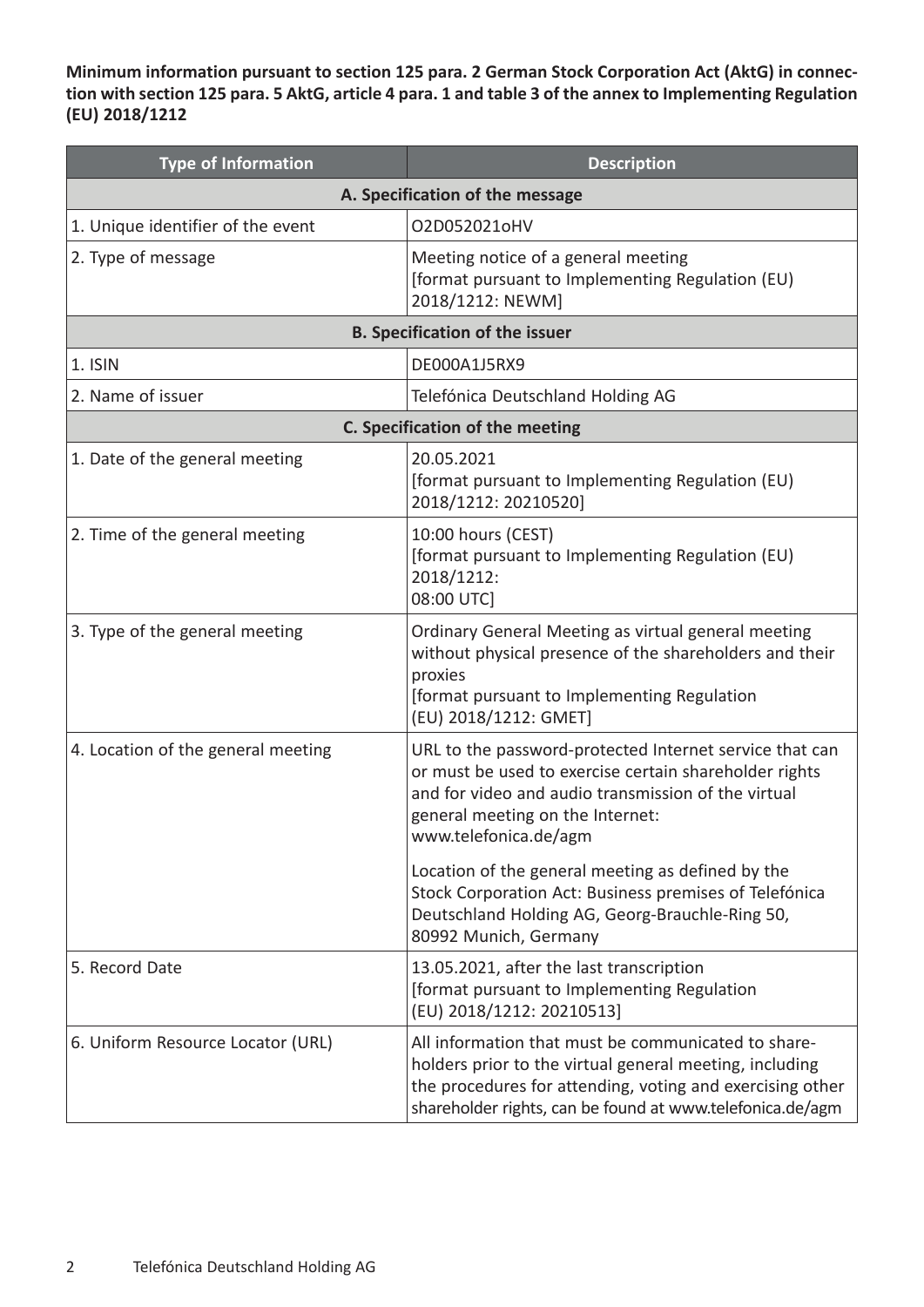## **Telefónica Deutschland Holding AG**

**Munich**

WKN: A1J5RX ISIN: DE000A1J5RX9

## **Convening of the general meeting**

We hereby invite our shareholders to

## the **annual general meeting, which is held as virtual general meeting without physical presence of the shareholders and their proxies,**

taking place on 20 May 2021, at 10:00 hours (Central European Summer Time - CEST).

The annual general meeting is held exclusively as a virtual general meeting without physical presence of the shareholders and their proxies (with the exception of the proxies nominated by the Company) at the offices of Telefónica Deutschland Holding AG, Georg-Brauchle-Ring 50, 80992 Munich, Germany (place of the general meeting within the meaning of the German Stock Corporation Act). For further information on the rights of shareholders and their proxies, please refer to section III "Further information".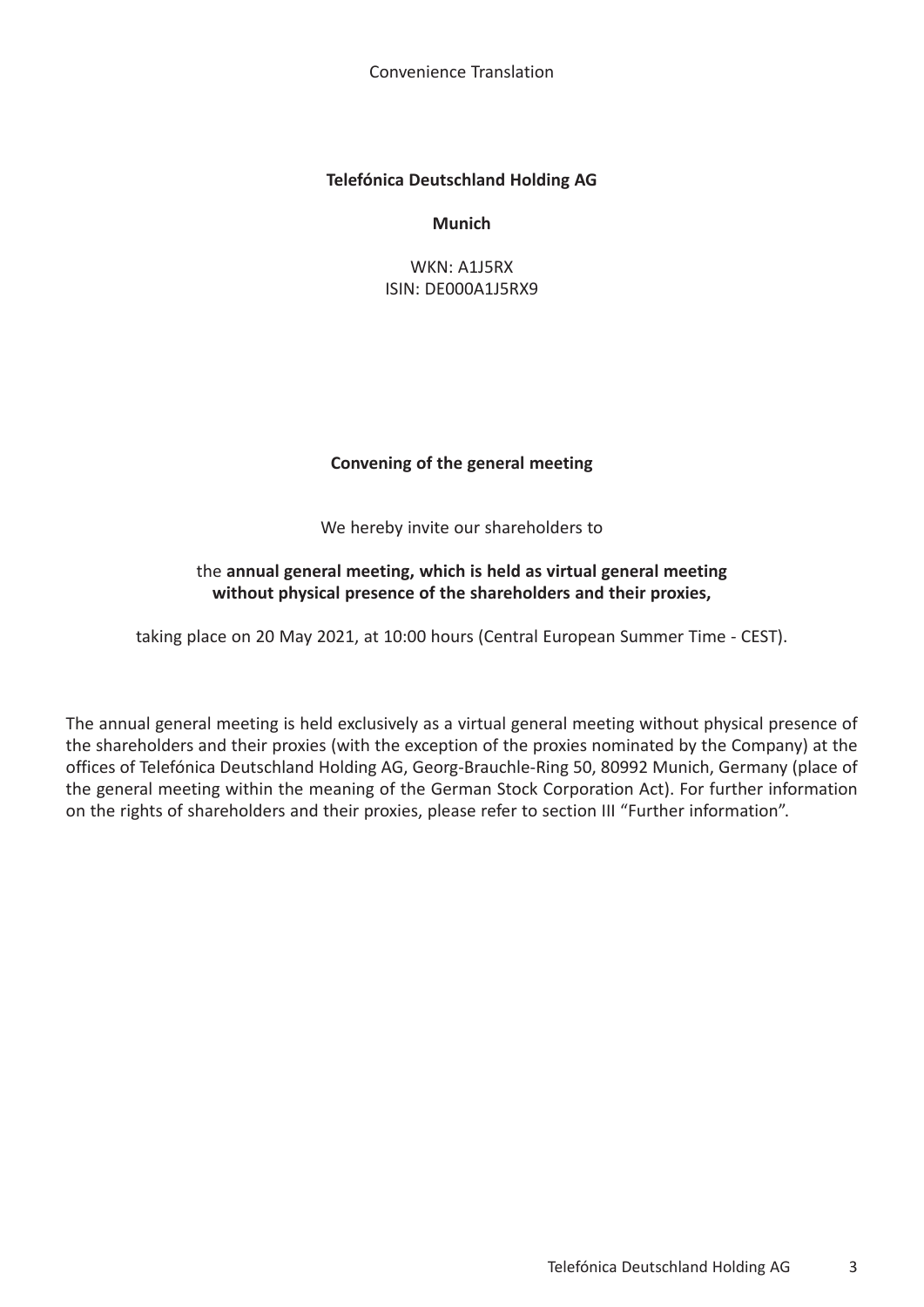## **I. Agenda**

**1. Submission of the adopted annual financial statements of Telefónica Deutschland Holding AG and the approved consolidated financial statements including the combined management report, each as of 31 December 2020, the descriptive report of the management board pursuant to sections 289a, 315a of the German Commercial Code (HGB) and the report of the supervisory board each for the financial year 2020**

The above mentioned documents as well as the proposal by the management board for the distribution of net retained earnings can be found on the internet at www.telefonica.de/agm.

#### **2. Resolution on appropriation of balance sheet profit**

The management board and the supervisory board propose to resolve as follows:

| "The net retained earnings for the year shown<br>in the adopted annual financial statements<br>of Telefónica Deutschland Holding AG<br>as of 31 December 2020 in the amount of | <b>EUR</b> | 535,419,898.74 |
|--------------------------------------------------------------------------------------------------------------------------------------------------------------------------------|------------|----------------|
| will be distributed as follows:                                                                                                                                                |            |                |
| Distribution of a dividend in the amount<br>of EUR 0.18 for each share entitled to dividends,<br>in total                                                                      | EUR        | 535,419,898.74 |

The dividend is due for payment on 26 May 2021."

## **3. Resolution on the discharge of the members of the management board**

The management board and the supervisory board propose to resolve as follows:

"The members of the management board in the financial year 2020 are discharged for this period."

#### **4. Resolution on the discharge of the members of the supervisory board**

The management board and the supervisory board propose to resolve as follows:

"The members of the supervisory board in the financial year 2020 are discharged for this period."

## **5. Resolution on the appointment of the auditor and the group auditor for the financial year 2021, as well as the auditor for a potential review of the half-year financial report for the first six months of the financial year 2021 and any other potential interim financial information**

The supervisory board proposes, based on the recommendation of its audit committee, to pass the following resolutions:

"a) PricewaterhouseCoopers GmbH Wirtschaftsprüfungsgesellschaft with its registered seat in Frankfurt am Main (Munich office), is appointed as auditor and group auditor for the financial year 2021, as auditor for a potential review of the condensed financial state-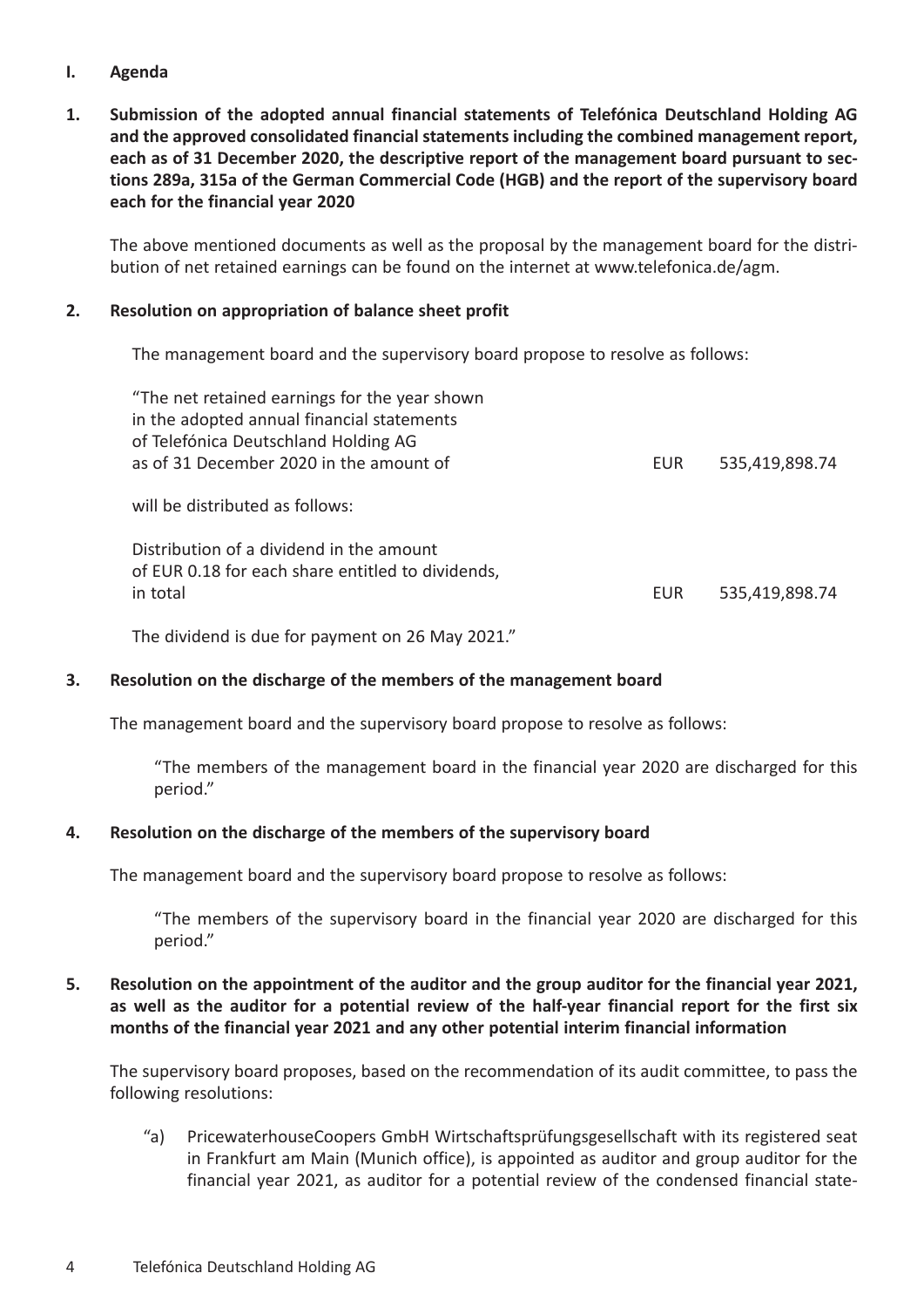ments and interim management report contained in the half-year financial report as of 30 June 2021 and as auditor for a potential review of potential additional interim financial information pursuant to section 115 para. 7 German Securities Trading Act (WpHG) for the financial year 2021."

"b) PricewaterhouseCoopers GmbH Wirtschaftsprüfungsgesellschaft with its registered seat in Frankfurt am Main (Munich office), is appointed as auditor for a potential review of potential additional interim financial information pursuant to section 115 para. 7 German Securities Trading Act (WpHG) for the financial year 2022, if such review is conducted before the next general meeting."

The audit committee has stated that its recommendation is free from improper influence by a third party and that no clause restricting the choice within the meaning of Article 16 para. 6 of the Auditor Regulation (Regulation (EU) No. 537/2014 of the European Parliament and the Council of 16 April 2014 on specific requirements regarding statutory audit of public-interest entities and repealing Commission Decision 2005/909/EC) has been imposed upon it.

# **6. Resolution on the approval of the remuneration system for the members of the management board**

In accordance with section 120a para. 1 German Stock Corporation Act (AktG), the annual general meeting of a listed company shall resolve on the approval of the remuneration system for members of the management board presented by the supervisory board whenever there is a significant change to the system, but at least every four years.

Taking into account the requirements of section 87a para. 1 German Stock Corporation Act (AktG), the supervisory board, based on the recommendation of the remuneration committee of the supervisory board, adopted the remuneration system for the members of the management board set out below under section II.A.

The supervisory board proposes – based on the recommendation of the remuneration committee – to approve the remuneration system for the members of the management board as resolved by the supervisory board.

## **7. Resolution on the confirmation of the remuneration and resolution on the remuneration system for the members of the supervisory board**

Pursuant to section 113 para. 3 of the German Stock Corporation Act (AktG), the annual general meeting of a listed company shall resolve on the remuneration of the members of the supervisory board at least every four years, whereby a resolution confirming the existing compensation is permissible.

In accordance with the suggestion in G.18 sentence 1 of the German Corporate Governance Code as amended on 16 December 2019, published on 20 March 2020 ("GCGC"), the remuneration of the supervisory board is purely fixed and is paid entirely in cash.

Against the background of steadily increasing demands on the supervisory board's control and advisory activities and in view of the supervisory board remuneration of comparable companies, the current remuneration of the supervisory board was resolved by resolution of the annual general meeting on 20 May 2020, and the remuneration in section 20 of the articles of association was revised accordingly. The underlying abstract remuneration system with the disclosures pursuant to sections 113 para. 3 sentence 3, 87a para. 1 of the German Stock Corporation Act (AktG) is provided below under section II.B.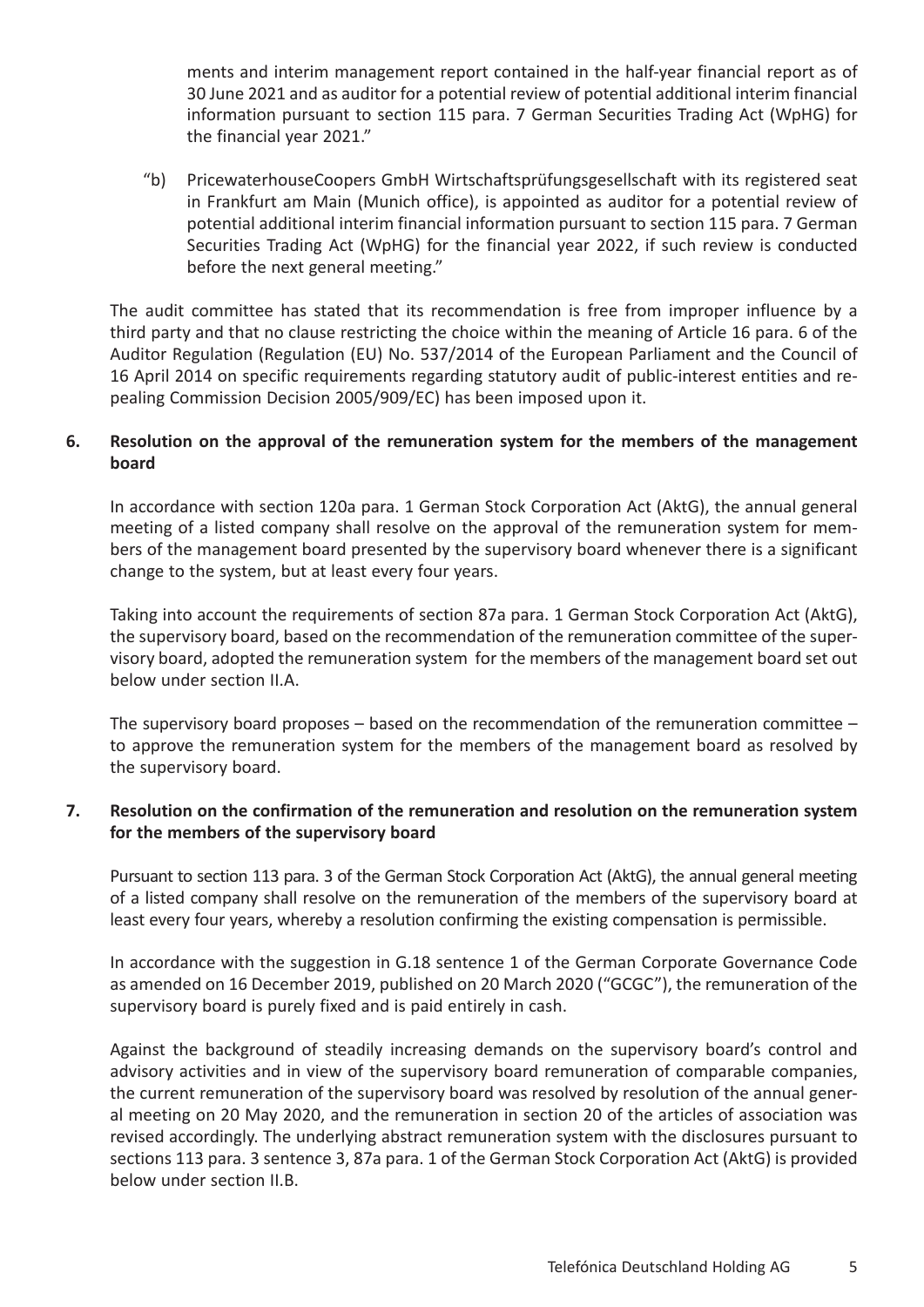The management board and supervisory board are of the opinion that the level of remuneration and the structure of the remuneration system for the members of the supervisory board are appropriate in view of the duties of the members of the supervisory board and the situation of the Company, and that the supervisory board receives remuneration that is in line with market practice and is at the same time moderate.

The management board and supervisory board therefore propose to confirm the existing remuneration provisions for the members of the supervisory board, which are specifically set out in section 20 of the articles of association and which are based on the abstract remuneration system provided below under section II.B..

## **8. Election to the supervisory board**

Ms Sally Anne Ashford, a member of the supervisory board elected by the annual general meeting on 9 May 2017 as shareholder representative, resigned from her office as member of the supervisory board with effect from the end of the supervisory board meeting on 25 September 2020. Ms Sally Anne Ashford was elected as a shareholder representative on the supervisory board for the period until the end of the annual general meeting in 2022, which resolves on the discharge for the financial year 2021. By resolution of the Munich local court dated 30 September 2020, Ms Stefanie Oeschger was appointed as a member of the supervisory board of the Company with effect from 3 October 2020, to succeed Ms Sally Anne Ashford, who has resigned, as a shareholder representative.

Furthermore, Ms Patricia Cobián González, a supervisory board member elected as shareholder representative by the annual general meeting on 9 May 2017, resigned from her office as supervisory board member with effect from the end of the supervisory board meeting on 25 September 2020. Ms Patricia Cobián González was elected as a shareholder representative on the supervisory board for the period until the end of the annual general meeting in 2022, which resolves on the discharge for the financial year 2021. By resolution of the Munich local court dated 30 September 2020, Mr Ernesto Gardelliano was appointed as a member of the supervisory board of the Company with effect from 5 October 2020 to succeed Ms Patricia Cobián González, who has resigned, as a shareholder representative.

Ms Stefanie Oeschger and Mr Ernesto Gardelliano are now to be elected by the annual general meeting as shareholder representatives to the supervisory board of the Company.

Pursuant to section 11 para. 1 of the articles of association the supervisory board of Telefónica Deutschland Holding AG has 16 members, and is pursuant to sections 96 para. 1 and para. 2, 101 para. 1 German Stock Corporation Act (AktG) in conjunction with section 7 para. 1 German Co-Determination Act (MitbestG) of 4 May 1976 composed of eight members who are elected by the general meeting and eight members who are elected by the employees and at least of 30 % women and 30 % men. In principle, the minimum gender quota has to be fulfilled by the supervisory board as a whole. The shareholder representatives objected to the joint fulfilment of the quota pursuant to section 96 para. 2 sentence 3 German Stock Corporation Act (AktG). Therefore, the minimum quota for this election has to be fulfilled separately by the shareholder representatives and the employee representatives and corresponds to at least two women and at least two men for each side.

At the time of the announcement of the convening of this annual general meeting, two shareholder representatives are women and six shareholder representatives are men. On the basis of separate fulfilment, the minimum gender quota is thus fulfilled by the shareholder representatives and would continue to be fulfilled after the election of the proposed candidates.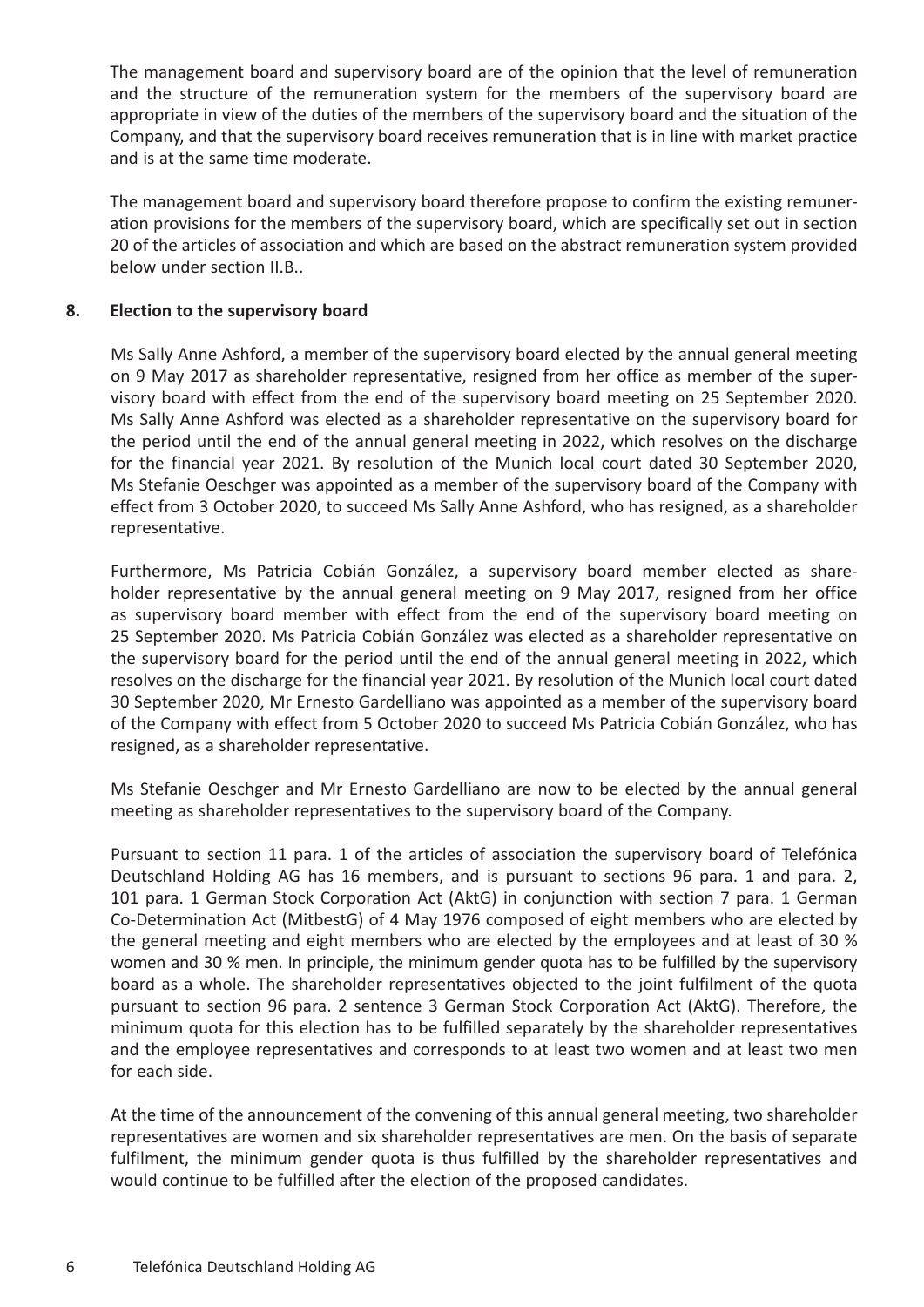If a supervisory board member elected by the general meeting resigns from the supervisory board before the end of his or her term of office, a successor shall be elected pursuant to section 11 para. 2 sentence 3 of the articles of association for the remainder of the term of office of the resigned supervisory board member, unless the general meeting resolves on a different term of office.

The supervisory board proposes to pass the following resolution:

a) "Ms Stefanie Oeschger, with residence in Zurich, Switzerland, independent strategic consultant,

> is elected as shareholder representative to the supervisory board of Telefónica Deutschland Holding AG.

> The election will take effect at the end of the general meeting on 20 May 2021 for the remaining term of office of the resigned member of the supervisory board Ms Sally Anne Ashford, i.e. until the end of the general meeting which passes the resolution on the discharge for the financial year 2021."

b) "Mr Ernesto Gardelliano, with residence in Madrid, Spain, Group Controller & Planning Director Telefónica, S.A.,

is elected as shareholder representative to the supervisory board of Telefónica Deutschland Holding AG.

The election will take effect at the end of the general meeting on 20 May 2021 for the remaining term of office of the resigned member of the supervisory board Ms Patricia Cobián González, i.e. until the end of the general meeting which passes the resolution on the discharge for the financial year 2021."

The above proposals for election are based on the recommendation of the nomination committee of the supervisory board. They take into account the objectives set by the supervisory board with respect to its composition and the competence profile for the entire supervisory board determined by the supervisory board; they are also in line with the diversity concept pursued by the Company.

The Curriculum Vitae of Ms Oeschger and Mr Gardelliano, which provide information in particular on relevant knowledge, skills and professional experience, are available to the shareholders from the day on which the general meeting is convened at www.telefonica.de/agm.

## **Information pursuant to section 125 para. 1 sentence 5 German Stock Corporation Act (AktG)**

- re a) At the time of the announcement of the convening of this annual general meeting, Ms Oeschger is not a member of any other supervisory boards required to be established by law or of any comparable domestic or foreign supervisory bodies of business enterprises.
- re b) At the time of the announcement of the convening of this annual general meeting, Mr Gardelliano is not a member of any other supervisory boards required to be established by law or of any comparable domestic or foreign supervisory bodies of business enterprises.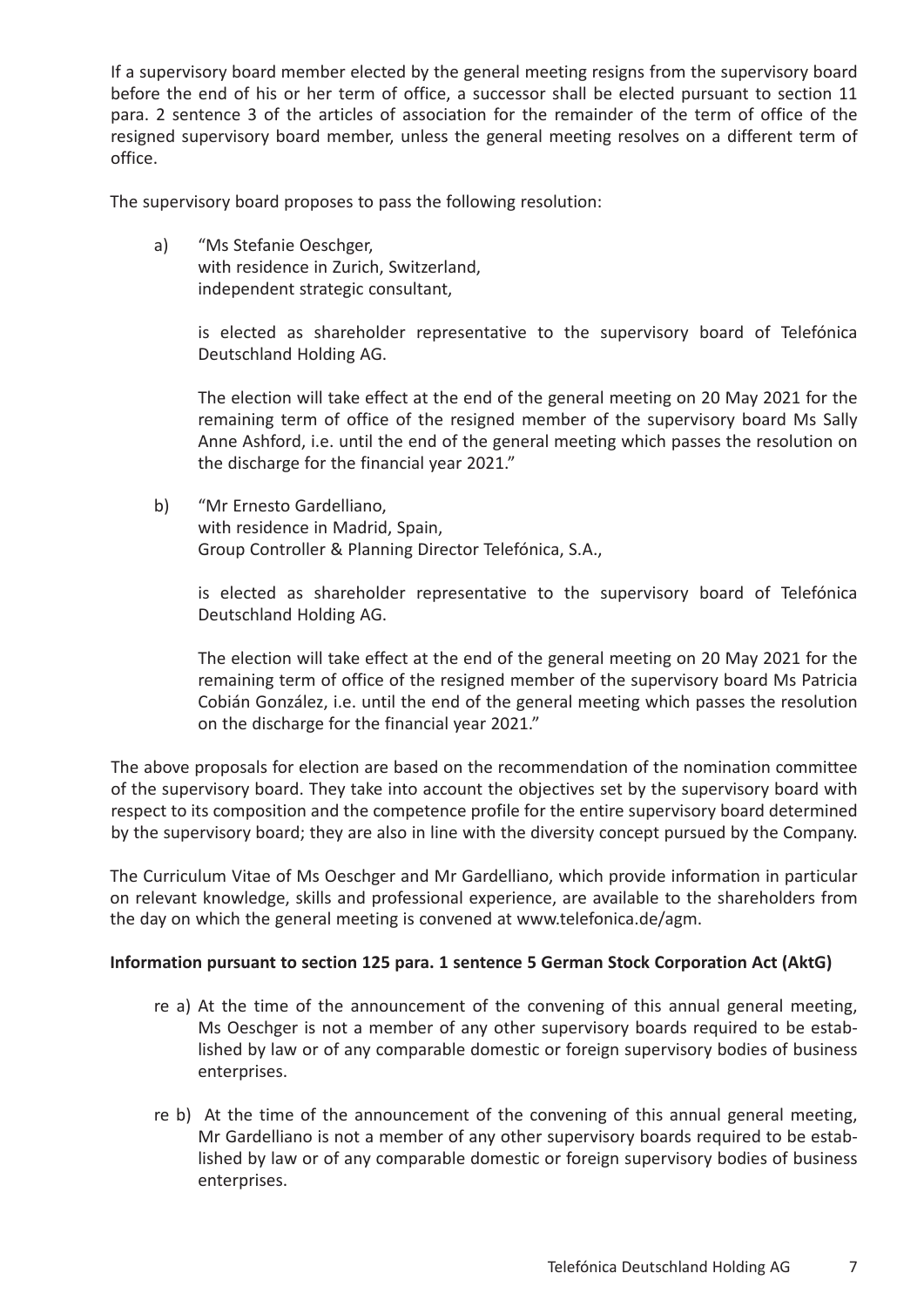## **Information pursuant to the recommendations of the German Corporate Governance Code**

The information deemed relevant by the supervisory board for this election relating to the personal and business relationships of the proposed candidate to the Company, the corporate bodies of the Company and any shareholder holding a significant interest in the Company is disclosed as follows:

- re a) Ms Oeschger: none
- re b) Mr Gardelliano is Group Controller & Planning Director of Telefónica, S.A., Madrid, Spain, the indirect majority shareholder of Telefónica Deutschland Holding AG. Mr Gardelliano also holds shares in Telefónica, S.A., Madrid, Spain, and participates in its employee share option program.

In their assessment, Ms Oeschger and Mr Gardelliano have sufficient time to perform their duties on the supervisory board of Telefónica Deutschland Holding AG.

# **9. Resolution on the cancellation of the existing and the creation of a new authorized capital with the authorization to exclude the subscription right as well as the corresponding amendment of the articles of association**

The Authorized Capital 2016/I of Telefónica Deutschland Holding AG (section 4 para. 3 of the articles of association of Telefónica Deutschland Holding AG) in the amount of EUR 1,487,277,496.00 expires on 18 May 2021.

In order to maintain the Company's room for action, a new authorized capital in the amount of EUR 1,487,277,496.00 shall be created (Authorized Capital 2021/I).

The management board and the supervisory board propose that the following be resolved:

- "a) The authorization of the annual general meeting of 19 May 2016 to increase the share capital of the Company (Authorized Capital 2016/I), as set out in section 4 para. 3 of the articles of association, shall be revoked.
- b) The management board shall be authorized, with the approval of the supervisory board, to increase the share capital of the Company by up to EUR 1,487,277,496.00 by 19 May 2026 (inclusive) by issuing up to 1,487,277,496 new registered no-par value shares against cash contributions and/or contributions in kind on one or more occasions ("Authorized Capital  $2021/1"$ ).

Shareholders are generally entitled to subscription rights. The new shares may also be issued to one or more banks or other companies named in section 186 para. 5 sentence 1 German Stock Corporation Act (AktG) with the obligation to offer them to the shareholders (indirect subscription right) or may also be granted in part by way of a direct subscription right (for example to shareholders entitled to subscribe who have entered into a fixed subscription agreement in advance) or otherwise by way of an indirect subscription right in accordance with section 186 para. 5 German Stock Corporation Act (AktG).

The management board is authorized, with the approval of the supervisory board, to exclude shareholders' subscription rights:

• for fractional amounts: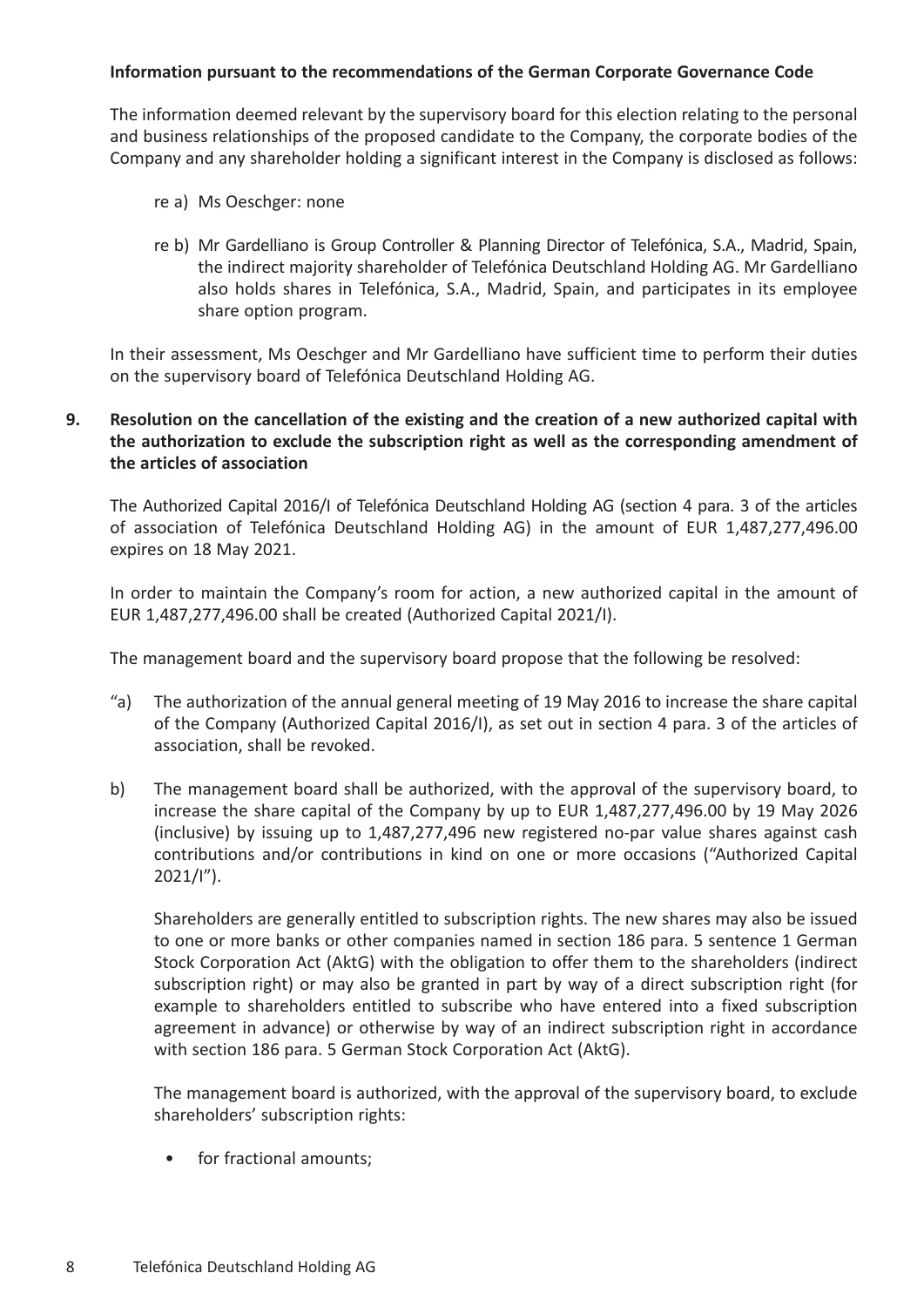- if the capital increase is made against contributions in kind to grant shares for the purpose of acquiring companies, parts of companies or interests in companies (including increasing shareholdings);
- if the capital increase is effected against cash contributions and the total share of share capital represented by the new shares does not exceed either 10 % of the share capital existing at the time of registration of this authorization or 10 % of the share capital existing at the time of issue of the new shares, provided that the issue price of the new shares is not significantly lower than the stock market price of the Company's shares of the same class and rights already listed at the time the management board finally determines the issue price. All shares issued or sold under exclusion of subscription rights in accordance with or by analogous application of section 186 para. 3 sentence 4 German Stock Corporation Act (AktG) from the time of registration of this authorization shall be counted towards the aforementioned maximum amount; or
- if it is necessary for protection against dilution in order to grant holders of conversion and option rights issued or to be issued by the Company or by its Group companies within the meaning of section 18 German Stock Corporation Act (AktG) subscription rights to new shares to the extent to which they would be entitled after exercising their conversion and option rights.

The management board is authorized, with the approval of the supervisory board, to determine the further details of the implementation of capital increases from Authorized Capital 2021/I.

c) Amendment to the articles of association

Section 4 para. 3 of the articles of association of the Company shall be reworded as follows:

"*The management board is authorized, with the approval of the supervisory board, to increase the share capital of the Company by up to EUR 1,487,277,496.00 by 19 May 2026 (inclusive) by issuing up to 1,487,277,496 new registered no-par value shares against cash contributions and/or contributions in kind on one or more occasions ("Authorized Capital 2021/I"). Shareholders are generally entitled to subscription rights. The new shares may also be issued to one or more banks or other companies named in section 186 para. 5 sentence 1 of the German Stock Corporation Act (AktG) with the obligation to offer them to the shareholders (indirect subscription right) or may also be granted in part by way of a direct subscription right (for example to shareholders entitled to subscribe who have entered into a fixed subscription agreement in advance) or otherwise by way of an indirect subscription right in accordance with section 186 para. 5 German Stock Corporation Act (AktG).*

*The management board is authorized, with the approval of the supervisory board, to exclude shareholders' subscription rights:*

- *• for fractional amounts;*
- *• if the capital increase is made against contributions in kind to grant shares for the purpose of acquiring companies, parts of companies or interests in companies (including increasing shareholdings);*
- *• if the capital increase is effected against cash contributions and the total share of share capital represented by the new shares does not exceed either 10 % of the share capital*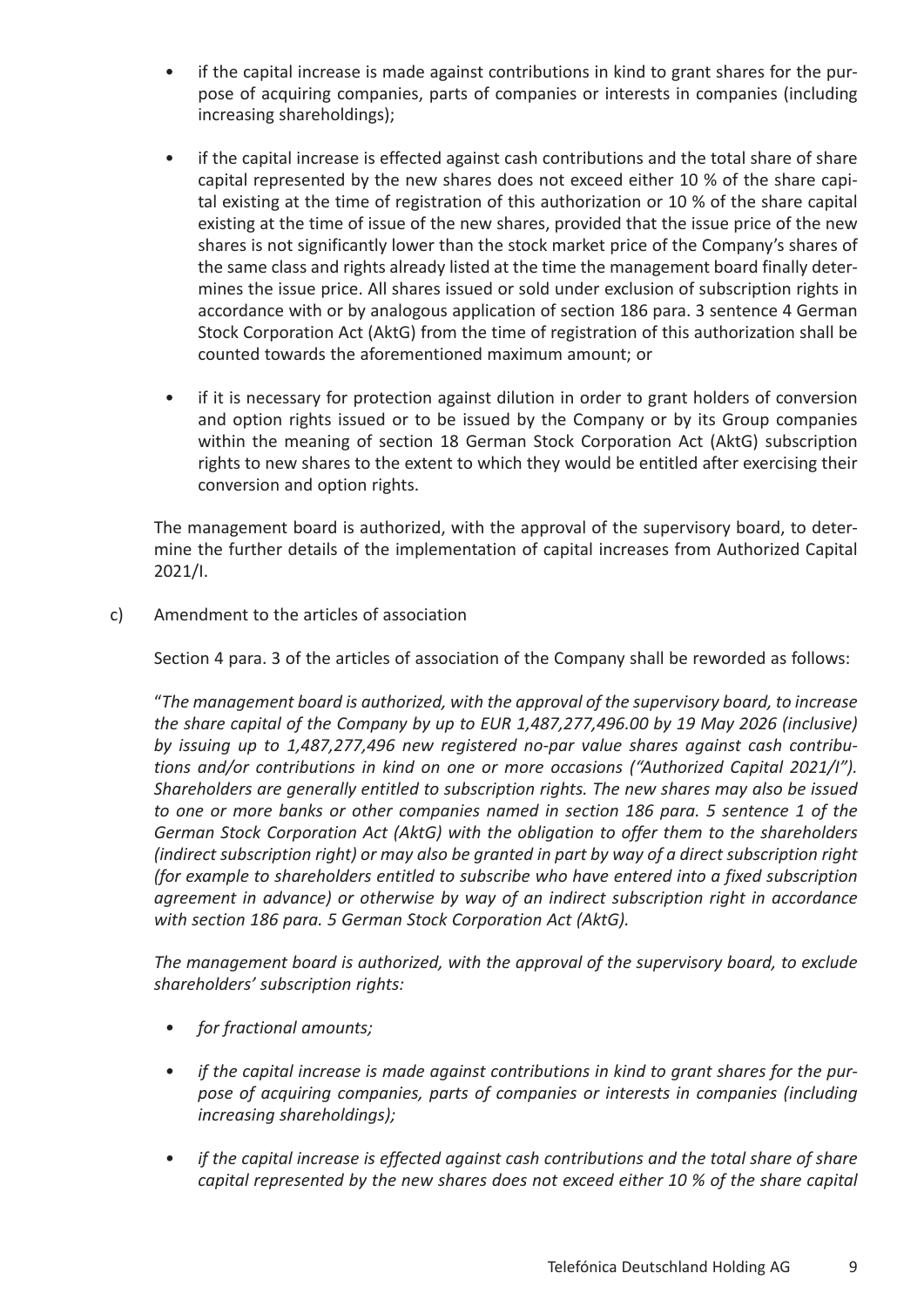*existing at the time of registration of this authorization or 10 % of the share capital existing at the time of issue of the new shares, provided that the issue price of the new shares is not significantly lower than the stock market price of the Company's shares of the same class and rights already listed at the time the management board finally determines the issue price. All shares issued or sold under exclusion of subscription rights in accordance with or by analogous application of section 186 para. 3 sentence 4 German Stock Corporation Act (AktG) from the time of registration of this authorization shall be counted towards the aforementioned maximum amount; or* 

*• if it is necessary for protection against dilution in order to grant holders of conversion and option rights issued or to be issued by the Company or by its Group companies within the meaning of section 18 German Stock Corporation Act (AktG) subscription rights to new shares to the extent to which they would be entitled after exercising their conversion and option rights.* 

*The management board is authorized, with the approval of the supervisory board, to determine the further details of the implementation of capital increases from Authorized Capital 2021/I.*

*The supervisory board is authorized to amend the wording of section 4 para. 1, 2 and 3 of the articles of association after the full or partial implementation of the share capital increase in accordance with the respective utilization of Authorized Capital 2021/I and, if Authorized Capital 2021/I is not or not fully utilized by 19 May 2026 (inclusive), after the expiry of the authorization period*.""

## **Report of the management board to the annual general meeting on item 9 of the agenda pursuant to sections 203 para. 2, 186 para. 4 sentence 2 of the German Stock Corporation Act (AktG)**

With regard to item 9 of the agenda, the management board has submitted a written report on the reasons for the possible exclusion of subscription rights pursuant to section 203 para. 2, 186 para. 4 sentence 2 German Stock Corporation Act (AktG), which is provided below under section II.C. and is available on the website www.telefonica.de/agm from the time the annual general meeting is convened. The report will also be accessible during the annual general meeting.

## **II. Further information and reports**

## **A. Information on item 6 of the agenda: remuneration system for members of the management board**

## **1. Principles of the remuneration system**

Telefónica Deutschland Holding AG (Telefónica Deutschland) provides mobile network and fixed-line services for private and business customers as well as digital products and services. With over 43 million mobile network connections and over two million broadband connections, Telefónica Deutschland is one of the three leading integrated network operators in Germany. Telefónica Deutschland is part of the Spanish telecommunications group Telefónica, S.A., one of the world's largest telecommunication providers of mobile and fixed-line services for private and business customers, which indirectly holds 69.2 % of the shares of Telefónica Deutschland.

Telefónica Deutschland has the long-term goal of increasing value for shareholders, customers, employees and the society through sustainable growth and innovative products. To achieve this goal, in addition to continued efforts to strengthen the  $O<sub>2</sub>$  brand, the company aims to utilize its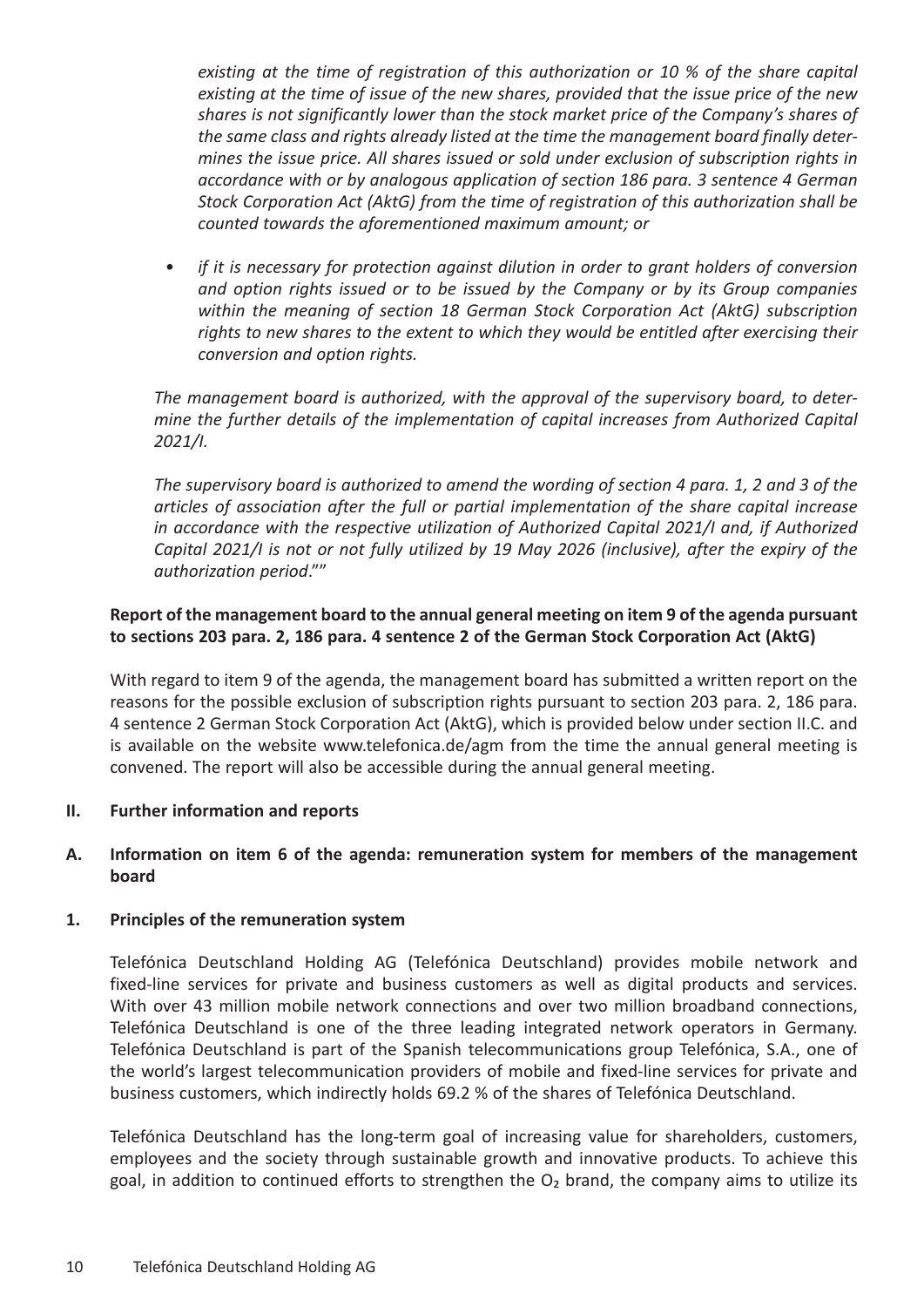strong market position in order to benefit from being actively involved in the digitalization process. Strategic growth areas for reaching new customers include in particular rural areas, stronger marketing of bundled products such as bundling mobile and fixed-line products and successfully addressing the business customer segment.

With its strong mobile network infrastructure, Telefónica Deutschland is situated at an important interface for the digital interconnectivity that is ever-increasing across all areas of life. Building on the foundation of the 5G spectrum that has been secured and the further expansion of the LTE network, Telefónica Deutschland aims to provide significant impetus to the digital future of society.

This will keep Telefónica Deutschland on a sustainably profitable growth trajectory. In order to continue on this path, the management board remuneration is aligned with corporate strategy and provides incentives for implementing the corporate strategic goals just mentioned. To ensure that the remuneration of the management board members reflects performance, the amount of remuneration is linked to key performance criteria and parameters that are essential for the success of the company.

The remuneration of the management board members increasingly focuses on long-term components to promote the long-term and sustainable development of the company. Alongside key financial indicators, the performance criteria for the variable remuneration specified by the supervisory board may include non-financial targets such as ecological or social aspects to promote the focus on sustainability. In addition, components with long-term incentive effects are largely linked to the development of the Telefónica Deutschland share price to ensure that the interests of the management board are continually aligned with those of the shareholders.

The remuneration system complies with the requirements of the German Stock Corporation Act (AktG), as amended by the Act on Transposition of the Second European Shareholders' Rights Directive (ARUG II).

# **2. Procedure for determining, implementing and reviewing the remuneration system**

The supervisory board defines the remuneration system for the management board pursuant to section 87a (1) AktG. In this context, the supervisory board takes the preliminary referrals and recommendations of the Remuneration Committee into account. The remuneration system is submitted to the annual general meeting for approval in accordance with the requirements of the German Stock Corporation Act (AktG).

Following the preliminary referral by the Remuneration Committee, the supervisory board regularly reviews the remuneration system to identify any need for action.

## **2.1. Appropriateness of the management board remuneration**

In accordance with section 87 (1) AktG, the supervisory board determines the remuneration of management board members, ensuring that it appropriately reflects the responsibilities and performance of each management board member, as well as the company's economic situation, and does not exceed the usual remuneration without a specific reason. In addition, the remuneration structure is to be oriented towards the promotion of a sustainable and long-term development of the company.

The supervisory board reviews the appropriateness of the management board remuneration on a regular basis, taking into account the recommendations of the Remuneration Committee. The supervisory board uses both a horizontal comparison with management board members of peer companies and a vertical comparison with employees of Telefónica Deutschland.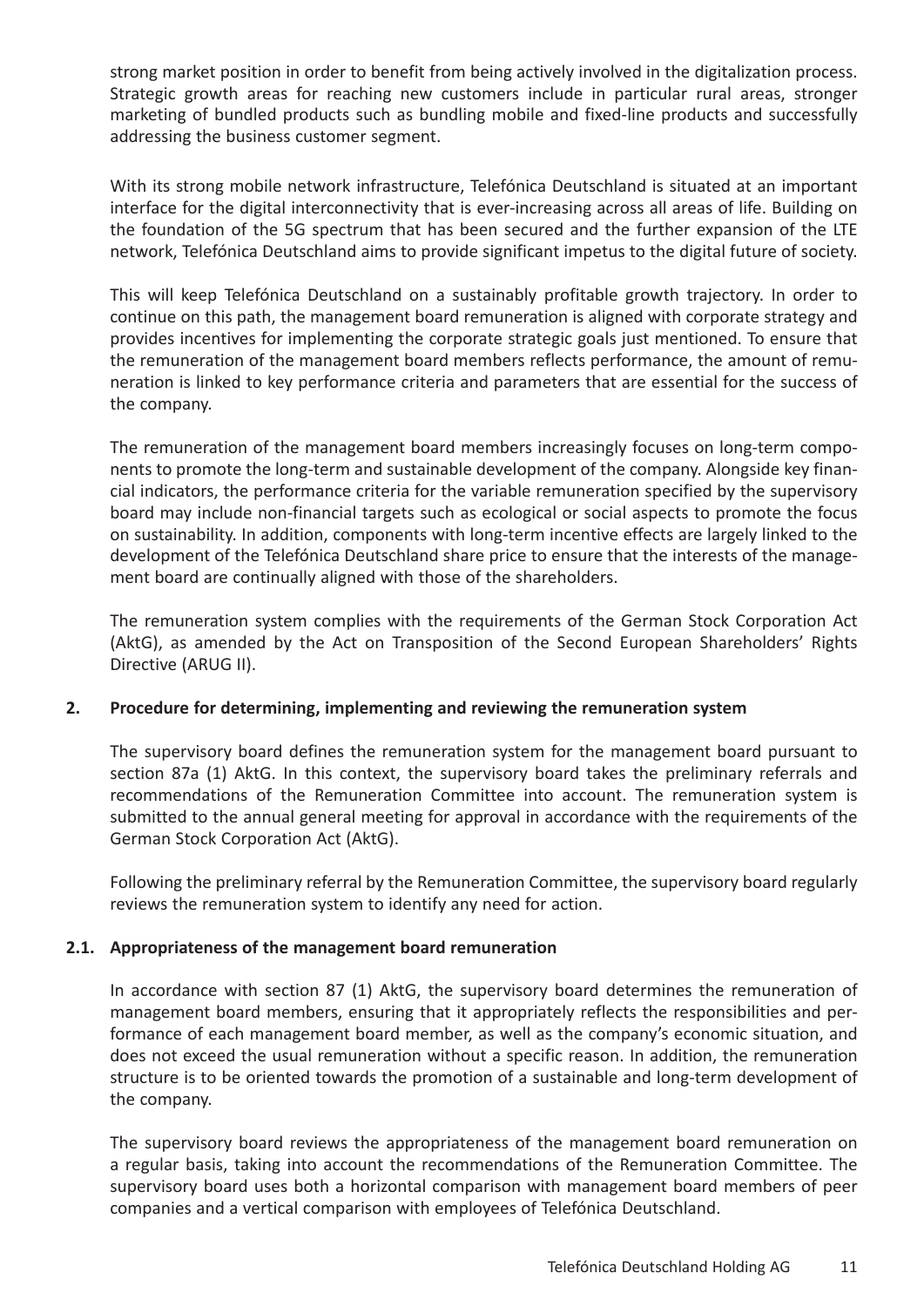To evaluate the appropriateness on a horizontal level, the supervisory board considers TecDAX companies as a peer group because Telefónica Deutschland is listed in this index and it includes the largest exchange-listed national technology companies, as well as any other relevant companies.

The senior management and the workforce of the German group is taken into account for evaluating appropriateness on a vertical level. In this process, both the current ratio of the management board's remuneration compared to the remuneration of senior management and the workforce as a whole, as well as the change of the ratio over time is assessed. Furthermore, the supervisory board takes the respective employment conditions such as working hours and vacation periods into account.

## **2.2. Measures for avoiding conflicts of interest**

The relevant statutory regulations and provisions in the supervisory board's rules of procedure apply to avoid conflicts of interest. Accordingly, each supervisory board member must immediately report any conflicts of interest to the chairperson of the supervisory board. In its report to the annual general meeting, the supervisory board reports on any conflicts of interest that have occurred and how they were handled.

## **3. Overview of the remuneration system**

The remuneration system of Telefónica Deutschland is primarily as follows:

| <b>Components</b>                             |                                                                             | <b>Description</b>                                                                                                                                                                                                            |  |
|-----------------------------------------------|-----------------------------------------------------------------------------|-------------------------------------------------------------------------------------------------------------------------------------------------------------------------------------------------------------------------------|--|
|                                               | Base salary                                                                 | . Fixed remuneration paid out in twelve equal monthly amounts                                                                                                                                                                 |  |
| <b>Fixed</b><br>remuneration<br>components    | Fringe benefits                                                             | • Primarily a company car, insurance, D&O insurance with a<br>deductible as well as other allowances and, if necessary,<br>compensation for forfeited remuneration from previous<br>employment or service contracts           |  |
|                                               | Pension<br>commitments                                                      | Financial contribution in the amount of a fixed percentage of the<br>annual base salary stipulated in the employment agreement that<br>is invested in a reinsured support fund                                                |  |
|                                               | One-year<br>variable<br>remuneration<br>(Bonus I)                           | • One-year cash bonus<br>• Performance criteria<br>- At least 70 % selected performance criteria of Telefónica<br>Deutschland<br>- At most 30 % business performance of Telefónica, S.A.<br>• Cap: 150 % of the target amount |  |
| <b>Variable</b><br>remuneration<br>components | Telefónica<br>Deutschland<br>Performance<br><b>Share Plan</b><br>(Bonus II) | • Performance Share Plan<br>• At least three-year performance period<br>Selected performance criteria<br>Target achievement: 0 % up to a maximum value (cap)<br>Cap: 200 % of the grant value                                 |  |
|                                               | Telefónica, S.A.<br>Performance<br><b>Share Plan</b><br>(Bonus III)         | • Performance Share Plan<br>• At least three-year performance period<br>• Selected performance criteria<br>• Target achievement: 0 % up to a maximum value (cap)                                                              |  |
| <b>Additional</b>                             | Malus/Clawback                                                              | • Partial or complete reduction or reclaim of the variable<br>remuneration possible                                                                                                                                           |  |
| contractual<br>components                     | Maximum<br>remuneration                                                     | • Chief Executive Officer: EUR 4,900,000<br>• Ordinary Management Board member: EUR 2,300,000                                                                                                                                 |  |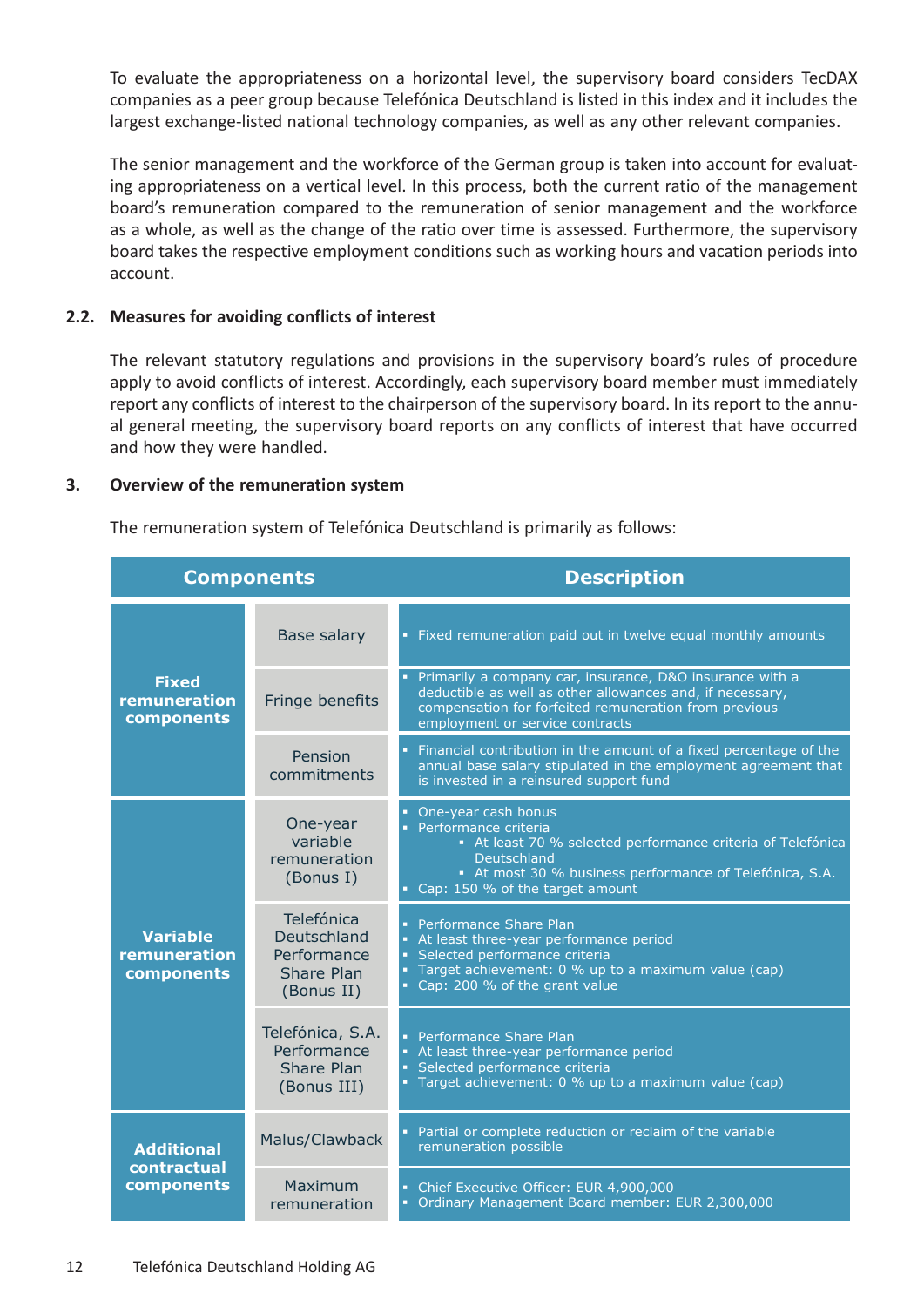## **3.1. Components of the remuneration system**

The remuneration system for the management board is comprised of fixed and variable components, which add up to the total compensation of a management board member.

Fixed remuneration comprises base salary, fringe benefits and pension commitments. Variable remuneration components comprise the one-year variable remuneration (Bonus I) and the components with long-term incentive effects. These include the Telefónica Deutschland Performance Share Plan (Bonus II), the Telefónica, S.A. Performance Share Plan (Bonus III), the Telefónica, S.A. Restricted Share Plan as a special remuneration instrument in individual situations and the possible participation of the management board members in the employee participation program of Telefónica, S.A.

## **3.2. Management board remuneration structure**

The majority of the total target remuneration (base salary + fringe benefits + pension commitments + target value of the one-year variable remuneration + grant value of long-term incentive components) of the management board is made up of performance-based components as a general rule, in order to strengthen the pay-for-performance aspect of the remuneration system.

The remuneration structure is oriented towards a sustainable and long-term development of the company. To make sure this is the case, the supervisory board ensures that the grant value of the long-term incentive components always exceeds the target amount of the one-year variable remuneration. In addition, the supervisory board ensures that the fixed and variable remuneration components which are linked to the success of Telefónica Deutschland significantly outweigh those components that are linked to the success of Telefónica, S.A. At the same time, Telefónica Deutschland has a strategic interest in belonging to an economically successful group of companies and benefiting from the associated synergies, and therefore up to 30 % of the one-year variable remuneration (Bonus I) may depend on the economic success of Telefónica, S.A. In order to meet this strategic interest, including in the long term, the supervisory board may approve the participation of the management board members in the Telefónica, S.A. long-term share-based remuneration programs (Telefónica, S.A. Performance Share Plan (Bonus III), Restricted Share Plan, employee participation program).

Base salary accounts for between 31 % and 43 % of the target direct remuneration (base salary + target amount of one-year variable remuneration + grant value of the long-term incentive components). The one-year variable remuneration (Bonus I) makes up between 28 % and 31 % of the target direct remuneration, whereas the long-term incentive components account for between 29 % and 38 %.

The fringe benefits regularly amount to around 9 % of the base salary. The share of pension commitments regularly amounts to 20 % of base salary.

The total target remuneration (target direct remuneration + fringe benefits + pension commitments) of the management board members regularly consists of 36 % to 53 % fixed remuneration (base salary + fringe benefits + pension commitments), of 23 % to 29 % one-year variable remuneration (Bonus I), and of 24 % to 35 % long-term incentive components.

In the event the Restricted Share Plan is granted as a special remuneration instrument or a management board member participates in the employee participation program, the portion of the components with long-term incentive effects may be higher.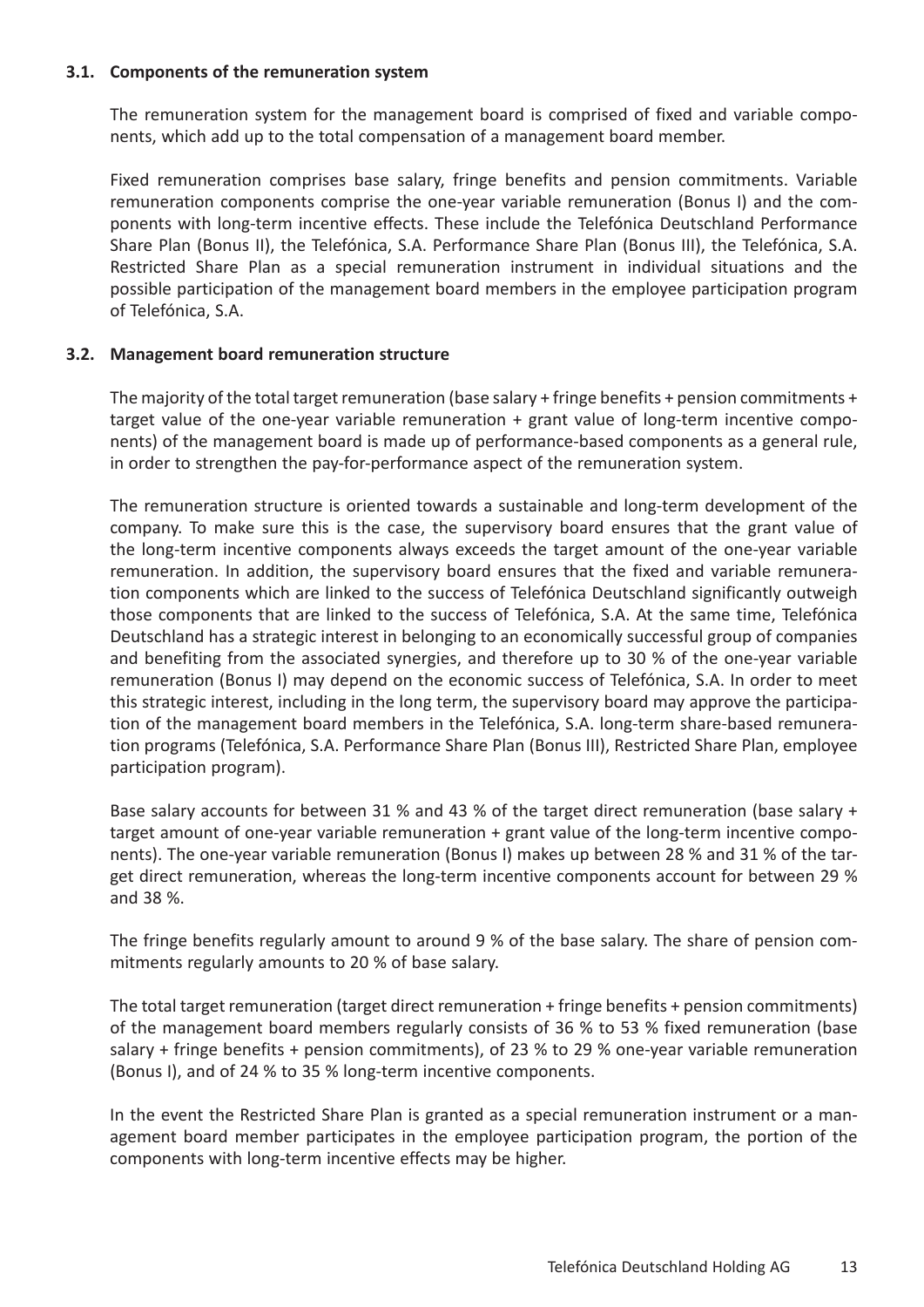The portions of the individual elements may differ slightly for members of the management board who work for Telefónica Deutschland as part of an International Assignment, are recruited from abroad or receive an entry bonus as part of their initial appointment.

## **3.3. Maximum remuneration**

In order to ensure that the remuneration for the management board members is appropriate, it is capped in two aspects. Firstly, there are caps for the variable components of the remuneration. Secondly, the supervisory board has set a maximum remuneration for the management board members, which comprises all fixed and variable remuneration components pursuant to section 87a (1) sentence 2 no. 1 AktG. The maximum remuneration for the Chief Executive Officer is EUR 4,900,000.00 and EUR 2,300,000.00 for each of the other management board members. The possible capping of the amount exceeding the maximum remuneration is applied upon payment of Bonus II or Bonus III granted in the relevant financial year and due for payment.

## **4. The individual elements of the remuneration system in detail**

## **4.1. Fixed remuneration components**

## **4.1.1. Base salary**

The annual base salary is a fixed remuneration paid out in twelve equal monthly amounts.

## **4.1.2. Fringe benefits**

In addition, management board members receive fringe benefits. These primarily include a company car, life insurance and accident insurance, travel allowances, reimbursement of social security payments, compensation for committee work and other allowances. Furthermore, management board members are provided with D&O insurance with a deductible of 10 % of the damage for up to 150 % of the annual base salary of the individual management board member. In order to attract qualified candidates for the management board, the supervisory board may complement the remuneration of first-time management board members in an appropriate and market-compliant manner with an entry bonus (sign-on bonus), e.g. to compensate for forfeited remuneration from previous employment or service contracts.

## **4.1.3. Pension commitments**

The management board members participating in the company pension plan receive an annual financial contribution in the amount of a fixed percent of the annual base salary stipulated in their employment agreement that is invested in a reinsured support fund (*rückgedeckte Unterstützungskasse*). The members of the management board each year may select the benefit package that best covers their respective needs for surviving dependants' insurance, disability insurance and old age pensions from among several options. There is no additional guaranteed interest beyond the statutory guaranteed interest. They may select between a one-off payout, a payout in three or six instalments or a pension annuity. Management board members receive their old-age pension or payout as soon as they have reached retirement age and have left the company.

In individual cases, management board members can also receive a pension commitment in accordance with the benefit scheme B of the Essener Verband, as well as a fixed payment as a contribution to the so-called BOLO (*Beitragsorientierte Leistungsordnung des Essener Verbande*s: defined contribution plan of the Essener Verband, an industrial pension association).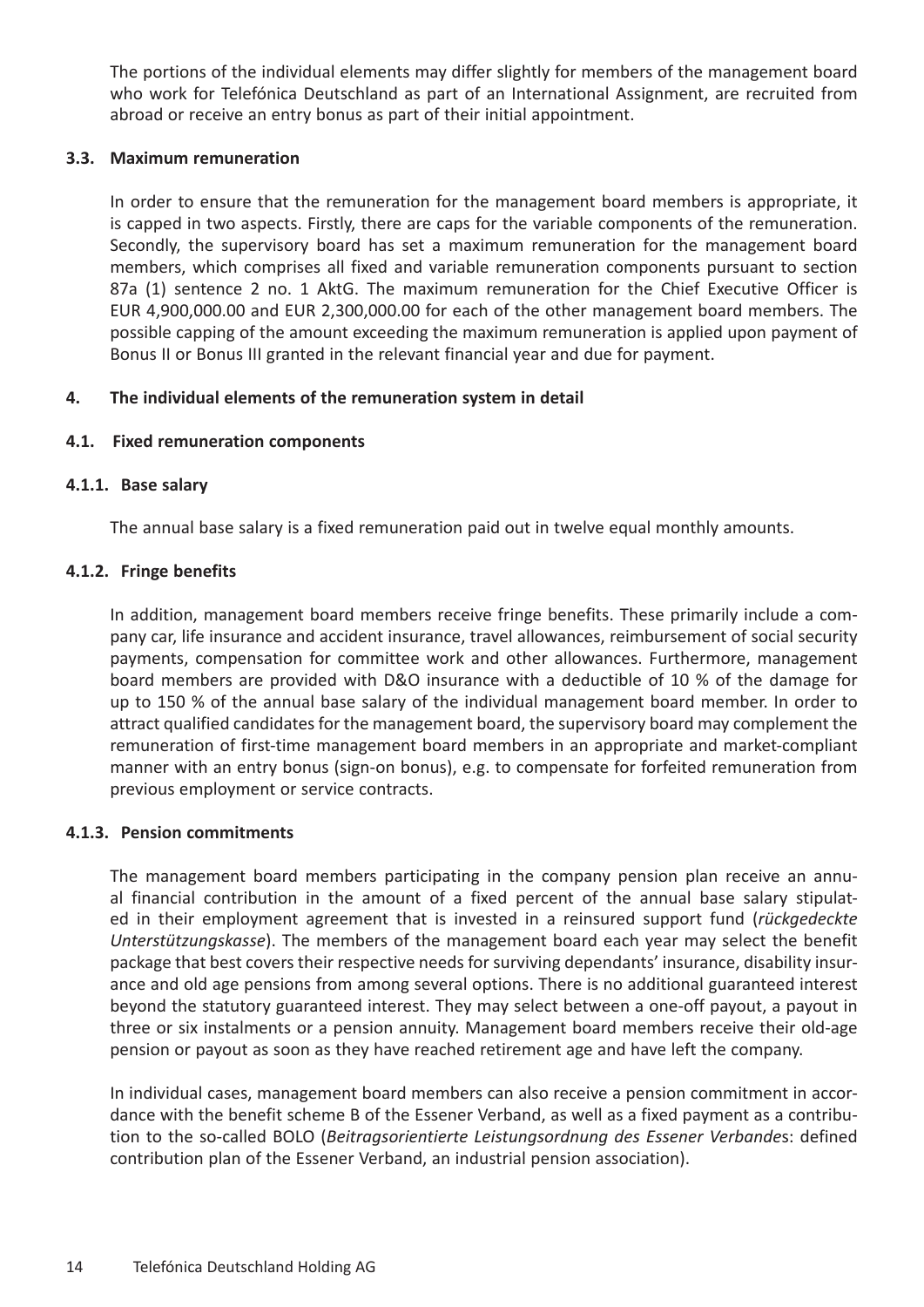For management board members who work for Telefónica Deutschland within the scope of an international assignment, the pension commitment of the home country company may be continued in deviation from the above. In this case, Telefónica Deutschland covers the pension expenses incurred for the duration of the appointment.

## **4.2. Variable remuneration components**

For the one-year variable remuneration (Bonus I) and two components with long-term incentive effect (Telefónica Deutschland Performance Share Plan (Bonus II), Telefónica, S.A. Performance Share Plan (Bonus III)), different performance criteria may be used to measure success. In addition to internal and external financial performance criteria, these also include non-financial performance criteria (ESG-criteria – Environmental, Social, Governance). The following table shows the performance criteria and their relation to the corporate strategy as well as their significance for the company's long-term development:

|           | Performance criteria for variable remuneration components (Bonus I, Bonus II, Bonus III) |                                                                     |                                                                                                                                                                                                                                                                                                                                                                                                                                                                                                                                                                                                                   |  |
|-----------|------------------------------------------------------------------------------------------|---------------------------------------------------------------------|-------------------------------------------------------------------------------------------------------------------------------------------------------------------------------------------------------------------------------------------------------------------------------------------------------------------------------------------------------------------------------------------------------------------------------------------------------------------------------------------------------------------------------------------------------------------------------------------------------------------|--|
|           |                                                                                          | <b>Performance criteria</b>                                         | <b>Description / Relation to corporate strategy</b>                                                                                                                                                                                                                                                                                                                                                                                                                                                                                                                                                               |  |
| Financial |                                                                                          | <b>Revenues</b>                                                     | The development of revenues is an essential basis for measuring company success.<br>They represent the total value of the company's operating activities and are therefore<br>a key indicator of the success of sales of our products and services in the market. In<br>order to provide an appropriate incentive to achieve our revenue targets, they can be<br>integrated in the variable remuneration.                                                                                                                                                                                                         |  |
|           | <b>Internal</b>                                                                          | <b>OIBDA</b>                                                        | The profitability of the operating business is measured by OIBDA (Operating Income<br>before Depreciation and Amortization). OIBDA provides a comprehensive view of the<br>income and expense structure. In order to reflect not only absolute growth but also<br>the strategic relevance of profitable growth, OIBDA can be implemented in the<br>variable remuneration.                                                                                                                                                                                                                                         |  |
|           |                                                                                          | <b>Operating Cash</b><br><b>Flow</b>                                | Operating Cash Flow is calculated as the difference between OIBDA and CapEx<br>(Capital Expenditure). Operating Cash Flow provides information about the amount of<br>cash generated by our operational business. In order to incentivize the generation of<br>cash from our business operations, Operating Cash Flow can be integrated into the<br>variable remuneration.                                                                                                                                                                                                                                        |  |
|           |                                                                                          | <b>Free Cash Flow</b><br>(FCF)                                      | Free Cash Flow (FCF) provides information on the change in the available financial<br>resources, which enable us, for example, to make growth investments to ensure the<br>expansion of the network as well as product development, to make dividend<br>payments or to service financial liabilities. Due to this significance, the integration of<br>FCF into the variable remuneration can ensure an adequate incentive to achieve<br>operational targets.                                                                                                                                                      |  |
|           |                                                                                          | <b>Return on</b><br><b>Capital</b><br><b>Employed</b><br>(ROCE)     | Return on Capital Employed (ROCE) is calculated as the quotient of EBIT (Earnings<br>before Interest and Taxes) and the capital employed. ROCE provides information<br>about how efficient and profitable our investments are. In order to incentivize the<br>efficient use of the capital made available, ROCE can be integrated into the variable<br>remuneration.                                                                                                                                                                                                                                              |  |
|           | External                                                                                 | <b>Relative Total</b><br><b>Shareholder</b><br><b>Return (rTSR)</b> | The relative Total Shareholder Return (rTSR) is an external performance criterion<br>geared to the capital market and therefore promotes the alignment of interests. In<br>addition, the consideration of the share price development compared to a peer group<br>provides an incentive to remain competitive in the long-term and to outperform the<br>peer group.                                                                                                                                                                                                                                               |  |
|           | Non-financial                                                                            | <b>ESG-criteria</b>                                                 | The use of non-financial performance criteria in the variable remuneration ensures<br>that, in addition to a positive financial development, an otherwise sustainable<br>development is incentivized. Non-financial targets can directly and indirectly relate to<br>customer satisfaction and social and ecological factors (e.g. Net Promoter Score<br>(NPS), NPS difference to the best competitor, reputation of the company in society<br>measured by means of the RepTrak Pulse, reduction of greenhouse gas emissions,<br>gender diversity as measured by the proportion of women in management positions) |  |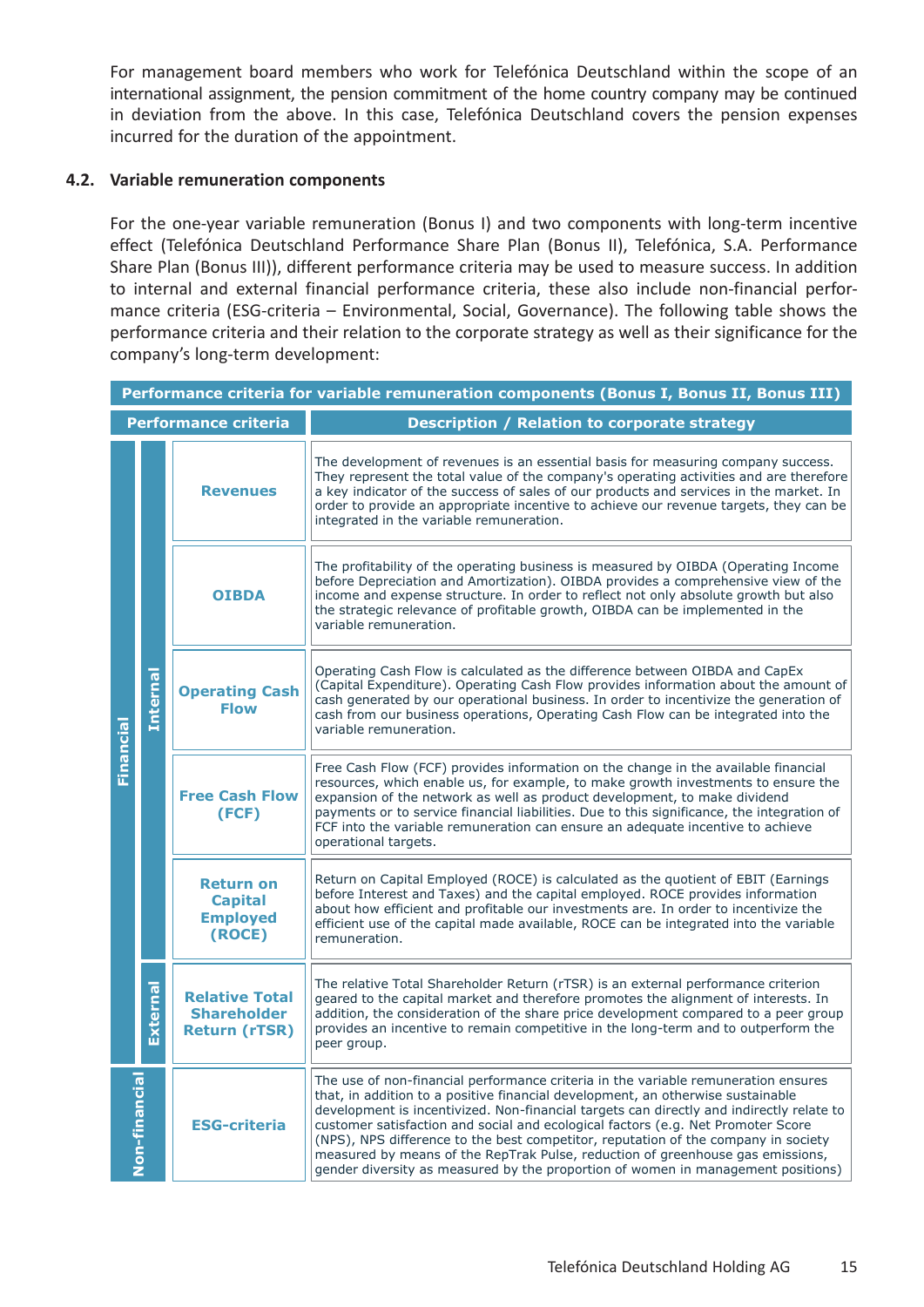Target achievement curves are defined for the different performance criteria to determine target achievement. These curves assign a target achievement factor to the value actually achieved for a performance criterion. The following illustration shows an example for a target achievement curve:



If the actual value of the performance criterion falls below a lower threshold at the end of the financial year or at the end of the performance period, the target achievement factor is 0 %. Once the lower threshold is reached, the target achievement factor is typically 50 %. Once the target value is reached, the factor is 100 %. If the actual value reaches or exceeds the upper threshold, the factor assumes a maximum value (cap). If the actual value falls between the lower threshold, target value and upper threshold, the target achievement factor is determined by linear interpolation or by a similar structure of the curve.

The supervisory board determines the actual value of the performance criterion after prior consultation of the Remuneration Committee at the end of the financial year or performance period. Besides information from audited results, internal assessment rules may apply. In particular, any risks in connection with the target setting and the target achievement may be taken into account. Furthermore, adjustments for special effects due to extraordinary events may be made to reflect the long-term quality of the results and associated risks.

## **4.2.1. One-year variable remuneration (Bonus I)**

Bonus I is an annually granted cash bonus that incentivizes business success in the respective financial year. The target amount equals 100 % of annual base salary for the Chief Executive Officer and 65 % of annual base salary for ordinary management board members. The payout amount is calculated at the end of the financial year as the product of the target amount and a target achievement factor, which can have a minimum value of 0 % and a maximum value of 150 % depending on the annual performance. The members of the management board can therefore receive a maximum payment of 150 % of the respective target amount (cap). In addition, the supervisory board reserves the right to limit the Bonus I in case of extraordinary developments at its reasonable discretion. The payment is made in cash after the end of the respective financial year.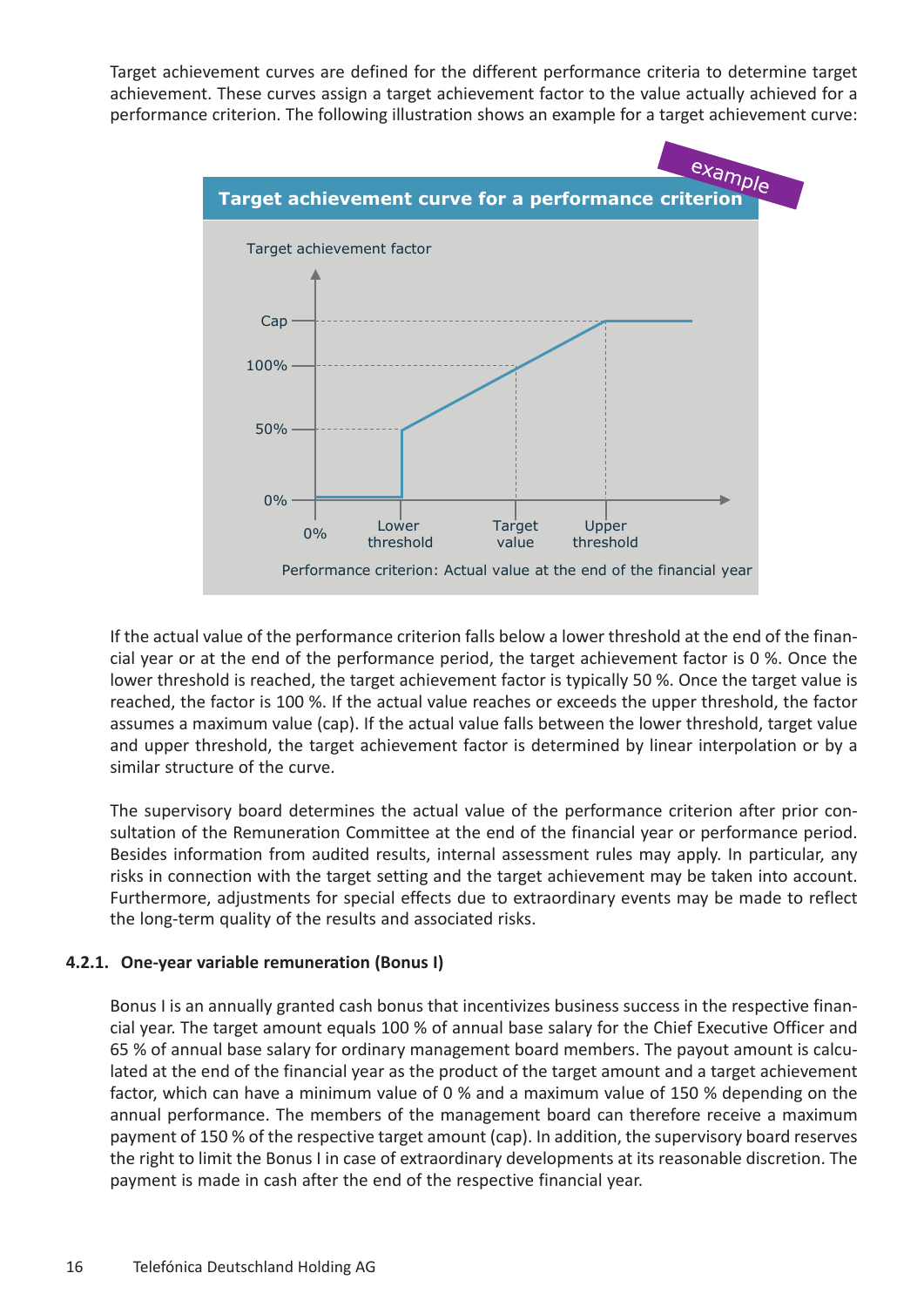

The target achievement factor consists of two components: The first component is based on the annual success of Telefónica Deutschland (Telefónica Deutschland component) and has a weighting of at least 70 %. The second component is based on the annual success of Telefónica, S.A. (Telefónica, S.A. component) and has a weighting of at most 30 %. The supervisory board determines the actual weighting on an annual basis.

**Telefónica Deutschland component:** In addition to financial performance criteria, the target achievement factor for the Telefónica Deutschland component is also measured with non-financial performance criteria (ESG-targets; Environmental, Social, Governance). The supervisory board selects the performance criteria relevant for a financial year from the possible performance criteria as described above. Moreover, the supervisory board determines their weighting, target values, and target achievement curves on an annual basis. The target values are derived from the strategic planning.

When the supervisory board determines the individual target achievement curves, it may decide that the target achievement factors of the different performance criteria shall be increased to predefined values if all target values are met or exceeded to create a stronger incentive for the simultaneous fulfillment of the target values of all performance criteria relevant for a respective year. The sum of the weighted target achievement factors of the selected performance criteria result in the Telefónica Deutschland component.

**Telefónica, S.A. component:** The supervisory board determines the target achievement factor for the Telefónica, S.A. component with due discretion. Such discretion shall be guided by the business performance of Telefónica, S.A. in the respective year.

# **4.2.2. Components with long-term incentive effects**

The long-term incentive components are share-based remuneration programs. The first two components are the Telefónica Deutschland Performance Share Plan (Bonus II) and the Telefónica, S.A. Performance Share Plan (Bonus III). The total grant value for the two components per year equals 120 % of annual base salary for the Chief Executive Officer, and 66 % for ordinary management board members. The supervisory board allocates the grant values at the beginning of each calendar year with the proviso that the Chief Executive Officer may receive a maximum of 40 % and ordinary management board members may receive a maximum of 33 % of the annual base salary as grant value for the Telefónica, S.A. Performance Share Plan (Bonus III).

Further components with a long-term incentive effect are the Telefónica, S.A. Restricted Share Plan as a special remuneration instrument in individual situations and the possible participation of the management board members in the Telefónica, S.A. employee participation program.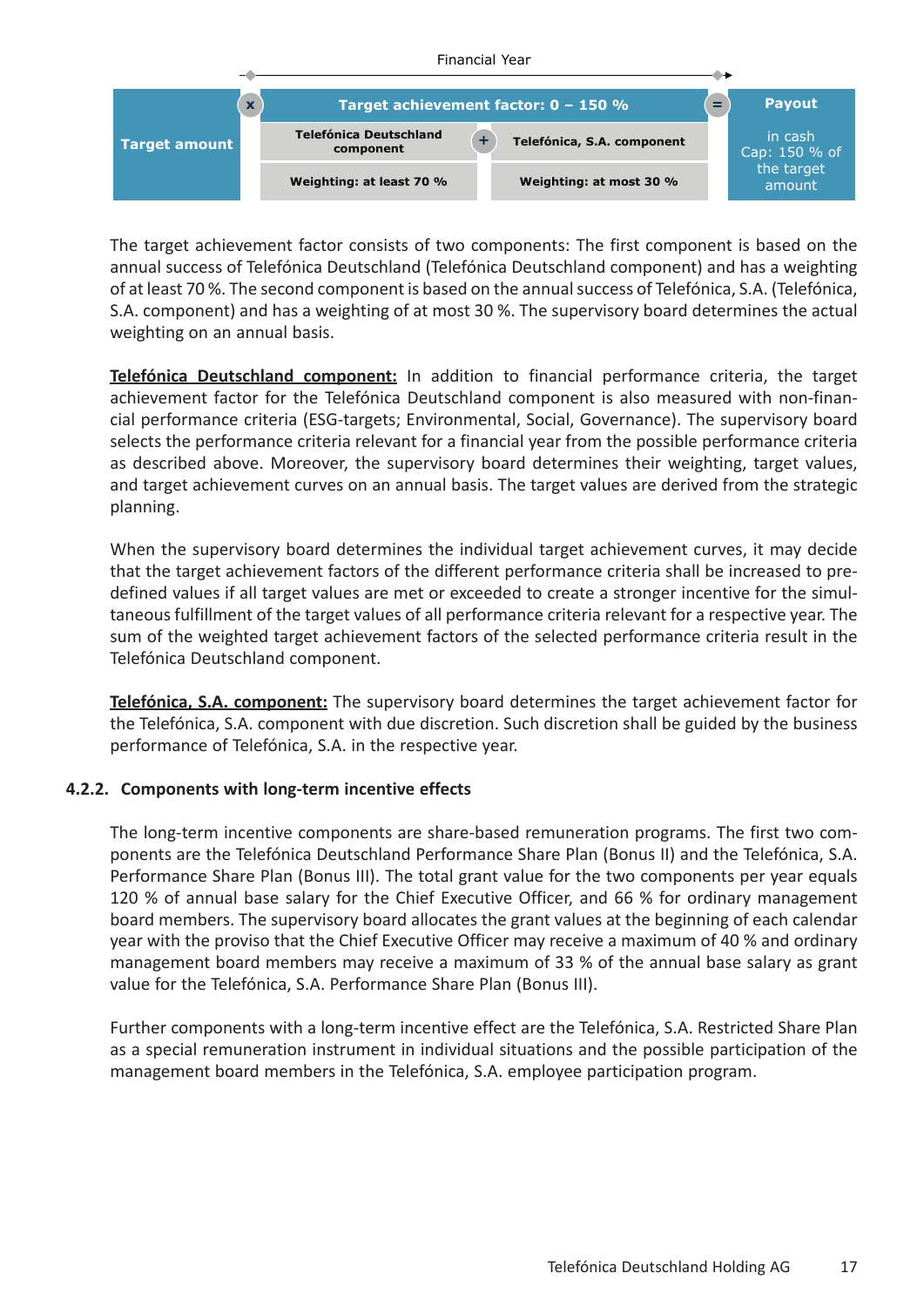# **4.2.2.1. Telefónica Deutschland Performance Share Plan (Bonus II)**

Bonus II is a Telefónica Deutschland Performance Share Plan. The respective allocation cycle begins on 1 January of the financial year and has a performance period of at least three years. At the beginning of the performance period, the supervisory board determines the grant value as a percentage of the annual base salary of the management board member. The payout after the end of the performance period equals the product of the respective grant value, a TSR-factor (1+TSR), which reflects the development of the Telefónica Deutschland share price (Total Shareholder Return (TSR)) over the plan term, and a target achievement factor, which can range between 0 % and a maximum value (cap), depending on the achievement level of Telefónica Deutschland's performance criteria. The payout is limited to 200 % of the grant value (cap) and is made in cash. However, the supervisory board reserves the right to alternatively settle the claims in shares.



**TSR-Factor (1+TSR):** Total shareholder return ("TSR") means the percentage change in the share price over the plan term assuming that (gross) dividends paid per share during the plan term were directly reinvested. For the calculation of the TSR-factor (1+TSR), the Total Return Index at the end of the performance period (defined as the average of daily Total Return Index values over the last 30 trading days of the performance period) is divided by the Total Return Index at the beginning of the performance period (defined as the average of daily Total Return Index values over the last 30 trading days prior to the beginning of the performance period). The calculation may be adjusted to reflect changes in the share capital (if any) during the performance period.

The consideration of the share price development in the performance measurement aligns the interests of the management board directly with those of the shareholders, and creates an incentive for a sustainable and long-term increase in the company's value.

**Target achievement factor:** The achievement level of performance criteria determines the target achievement factor. The supervisory board determines the performance criteria relevant for a specific performance period, their weighting and target achievement curves before or at the beginning of the performance period. The supervisory board selects the performance criteria from the possible performance criteria as described above. In case of internal financial performance criteria and ESG-criteria, the target values are either annual targets that are set annually by the supervisory board, or targets that relate to the end of the respective performance period. The target values are derived from the strategic planning. In the case of annual targets, the target achievement factor of a performance criterion for the entire performance period is typically calculated as the weighted sum of annual target achievement factors.

In case of the external financial performance criterion (rTSR), the target achievement factor depends on the development of Telefónica Deutschland's total shareholder return compared to the total shareholder return of a peer group during the performance period. The peer group is determined before or at the beginning of the performance period.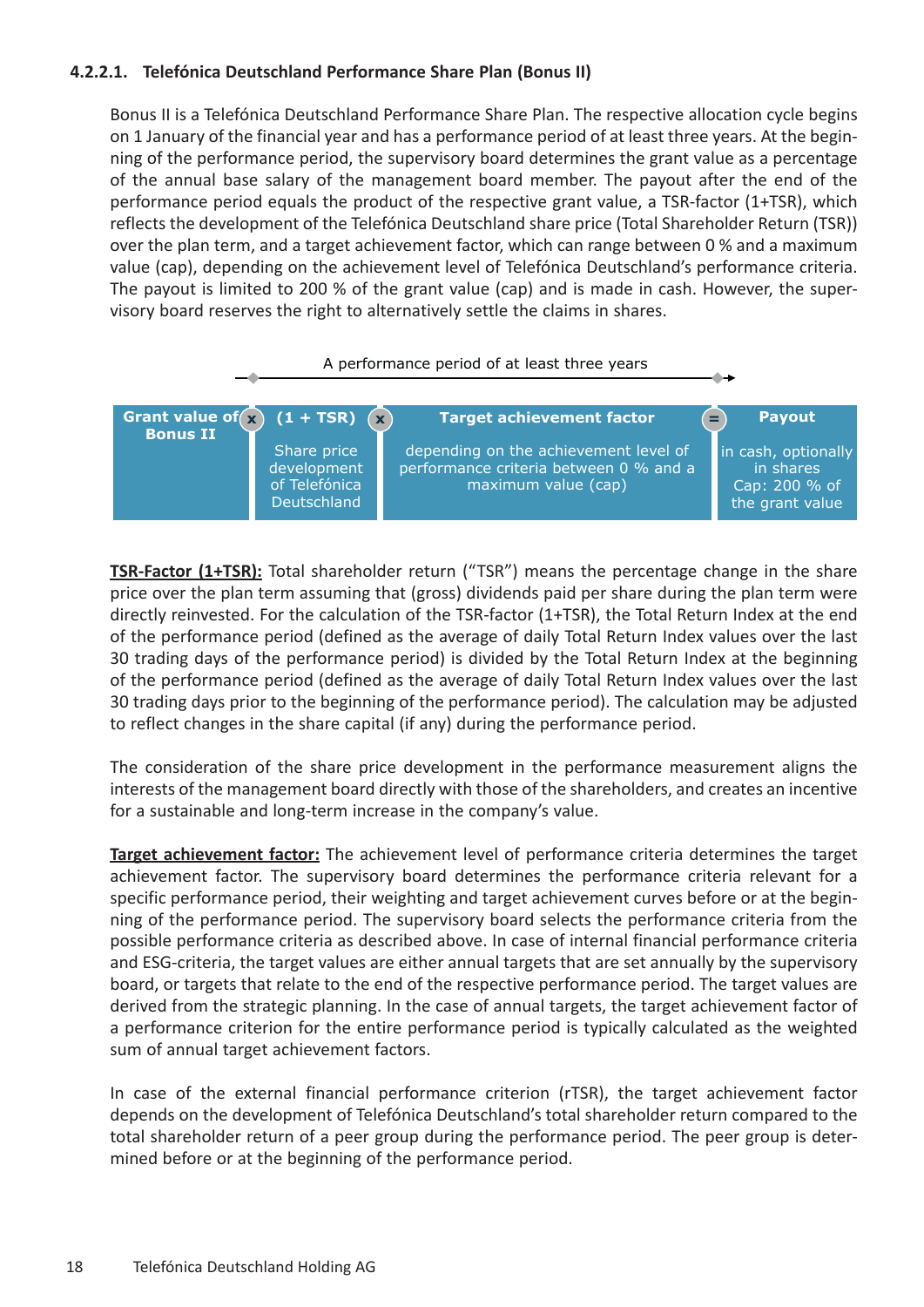The sum of the weighted target achievement factors of the selected performance criteria results in the target achievement factor for the allocation cycle.

## **4.2.2.2. Telefónica, S.A. Performance Share Plan (Bonus III)**

Bonus III is a Performance Share Plan of Telefónica, S.A. The respective allocation cycle begins on 1 January of the financial year and has a performance period of at least three years. Based on the grant value approved by the supervisory board, the management board members receive a certain number of Telefónica, S.A. virtual performance shares at the beginning of the performance period. For the calculation of the number of performance shares, the grant value is divided by the weighted average Telefónica, S.A. share price of the last 30 trading days prior to the start of the respective performance period. The number of shares actually earned after the end of the plan term equals the product of the number of allocated performance shares and a target achievement factor, which can range between 0 % and a maximum value (cap) depending on the achievement level of performance criteria. A holding period of at least 12 months for at least 25 % of the earned shares applies for plan participants who are also members of the Executive Committee of Telefónica, S.A. However, in addition to a settlement in shares, the supervisory board reserves the right to settle the claims in cash.

A performance period of at least three years



**Target achievement factor:** The achievement level of performance criteria determines the target achievement factor. The performance criteria relevant for a performance period, their weighting and target achievement curves are determined before or at the beginning of the performance period. The performance criteria are selected from the possible performance criteria as described above. In case of internal financial performance criteria and ESG-criteria, the target values are either annual targets that are set annually or targets that relate to the end of the respective performance period. The target values are derived from the strategic planning. In the case of annual targets, the target achievement factor of the performance criterion for the entire performance period is typically calculated as the weighted sum of annual target achievement factors.

In case of the external financial performance criterion (rTSR), the target achievement factor depends on the development of the total shareholder return compared to the total shareholder return of a peer group during the performance period. The peer group is determined before or at the beginning of the performance period.

The sum of the weighted target achievement factors of the selected performance criteria results in the target achievement factor for the allocation cycle.

## **4.2.2.3. Telefónica, S.A. Restricted Share Plan**

In order to attract or retain qualified candidates for the management board, the supervisory board has the option to grant them an amount under the Restricted Share Plan on a one-time or recurring basis, for example, to compensate them for forfeited compensation claims at their previous employer. Therefore, this plan serves as a special compensation instrument.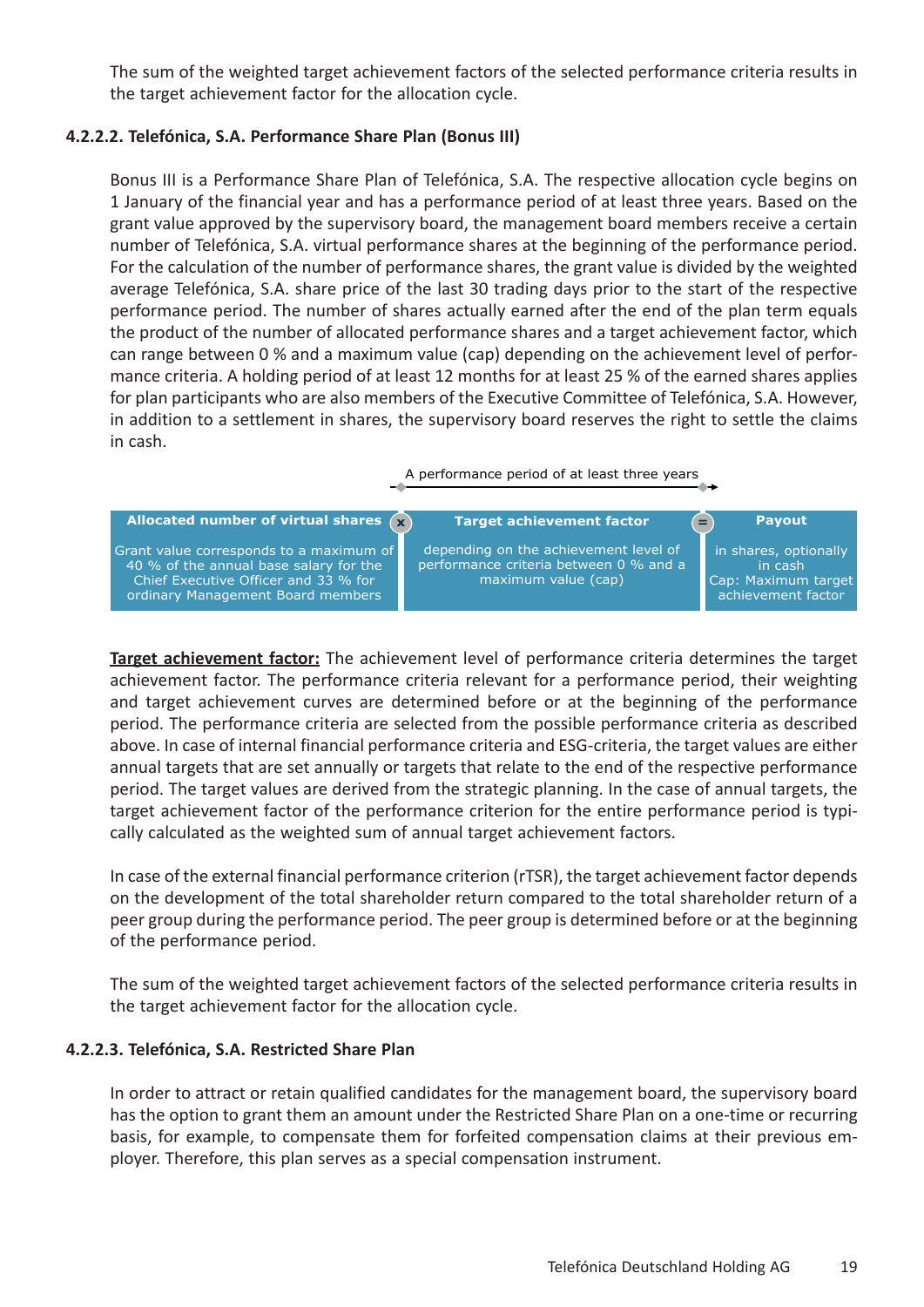The plan term according to the Restricted Share Plan is between one and five years. At the beginning of the term, the participant receives a certain number of virtual shares at an amount, which corresponds to a certain proportion of the participant's annual base salary. At the end of the term, the participant receives a certain percentage of the initially allocated virtual shares in the form of real shares. The percentage corresponds to the proportion of the active employment period in the total plan term and is therefore between 0 % and 100 %, i.e. the plan participant can only be entitled to a maximum of 100 % of the initially allocated virtual shares in the form of real shares (cap). The allocation of real shares requires an active employment relationship for at least 12 months during the plan term and an active employment relationship at the time of payment. The supervisory board may determine further requirements. In addition to a settlement in shares, the supervisory board reserves the right to settle the claims in cash.

## **4.2.2.4. Telefónica, S.A. employee participation program**

The management board members are eligible to participate in the Telefónica, S.A. employee participation program. A tranche has a term of at least one year. First, the participant invests a certain amount (maximum: EUR 2,500.00) over a period of at least 6 months to acquire shares of Telefónica, S.A. at market price. Subsequently, a holding period of at least 6 months applies. After the end of the holding period, the participant receives a maximum of one Telefónica, S.A. share free of charge for each share purchased. However, in addition to a settlement in shares, the supervisory board reserves the right to settle the claims in cash.

## **5. Malus & Clawback provision**

The service contracts of the members of the management board will comprise so-called Malus and Clawback provisions. In case of particularly serious violations of material duties of care, material duties under the service contract or other material principles of conduct (in particular the Business Principles applicable to the company), the supervisory board may, at its reasonable discretion, reduce the outstanding variable remuneration partially or completely to zero (Malus). Furthermore, in these cases, the supervisory board may at its reasonable discretion partially or fully reclaim any variable remuneration already paid out (Clawback). In addition, the management board member will have to repay variable remuneration already paid out in part or in full if and to the extent that it becomes apparent after payment that the relevant financial data underlying the calculation of the payout amount was incorrect and therefore needs be corrected, and that on the basis of the corrected financial data a lower or no payment of the variable remuneration would have been owed. The Malus and Clawback provisions in the service contracts of the members of the management board will regulate further details that are necessary or advisable for the legally effective design of these provisions, such as the possibility of agreeing on repayment plans to avoid undue hardship.

## **6. Legal provisions concerning remuneration**

## **6.1. Terms of management board contracts**

When appointing members of the management board and determining the duration of their contracts, the supervisory board adheres to the provisions of section 84 AktG and the recommendations of the German Corporate Governance Code. The service contracts for management board members are limited to the respective term of the appointment period. The appointment period is usually between three and five years.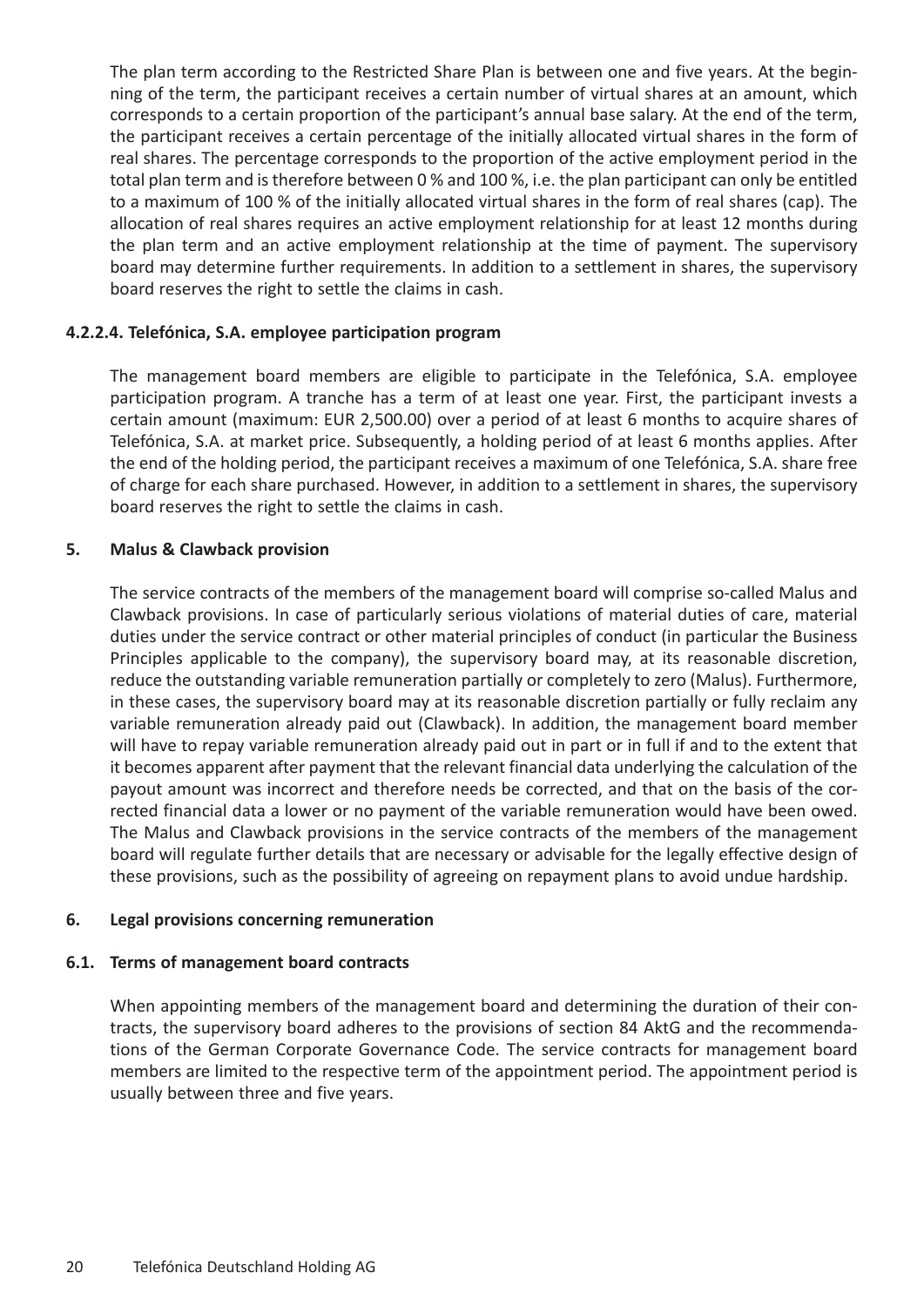## **6.2. Premature termination of management board membership without good cause**

In case of premature termination of the service contract without good cause, the contracts contain a clause stipulating that the agreed payments to the management board member in question should not exceed two years of remuneration and in no case the remuneration for the remaining period of the contract (severance cap).

## **6.3. Premature termination of management board membership for good cause**

If a contract is ended prematurely for a reason attributable to the management board member, that member has no claim to any payments.

#### **6.4. Change of control**

In the event of a change of control, management board members are entitled to extraordinarily terminate their service contract after giving three months' notice to the end of any given month and to resign from their position as a member of the management board. This right of extraordinary termination may only be exercised in the six months following the date of change of control. In this case the company pays the management board member a one-off severance payment in the amount of one year's base salary and the most recently paid one-year variable remuneration (Bonus I). This payment must not, however, exceed the remuneration that would have been payable up to the end of the contract.

#### **6.5. Joining or leaving the management board during the financial year**

If a member of the management board joins or leaves the management board during the financial year, the base salary, the target amount of the one-year variable remuneration as well as the grant value of the long-term incentive components is to be reduced pro rata temporis to correspond to the duration of the employment contract in the respective financial year.

#### **6.6. Death grant**

If a member of the management board dies during the term of the service contract, the widow/ widower or the registered civil partner and the children, if they are under 27 years of age, may claim as joint and several creditors the continued payment of the full amount of the annual base salary for the month of death and the six subsequent months. These payments, however, may in any case not continue beyond the end of the contract term.

## **6.7. Post-contractual non-compete clause**

Management board members agree to a post-contractual non-compete clause. The management board member will receive compensation of 50 % of the most recent contractual payments for the duration of the non-compete clause. The company may waive compliance with the non-compete clause at any time. If a management board member receives a severance payment in connection with the termination of the employment agreement, it will be offset against the compensation.

#### **7. Temporary deviations from the remuneration system**

If statutory requirements are met, in particular in special and exceptional circumstances (e.g. in case of a serious financial or economic crisis), the supervisory board is entitled to temporarily derogate from the remuneration system pursuant to section 87a (2) sentence 2 AktG, if this is in the interest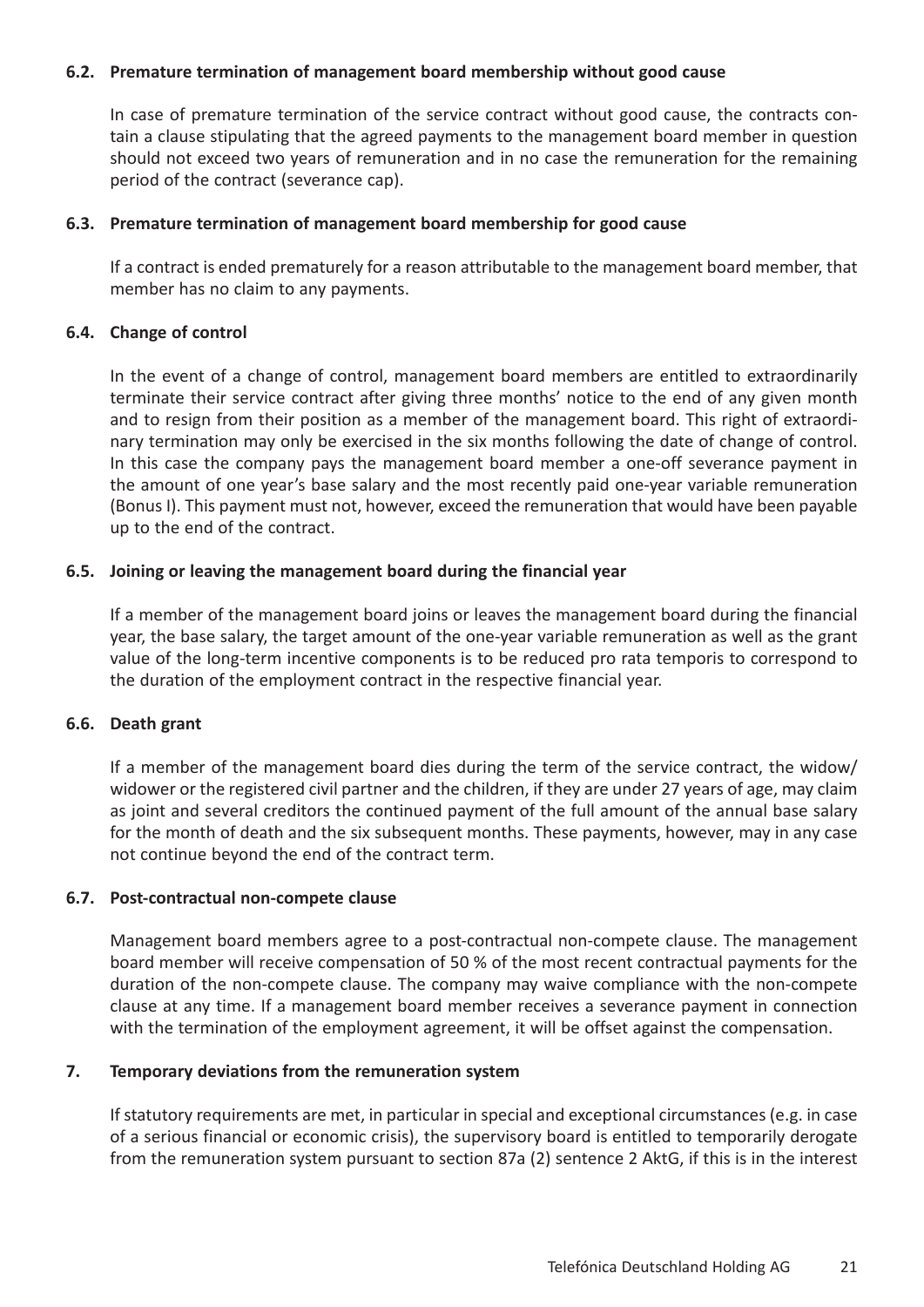of the long-term wellbeing of the company. Unfavorable market developments are not considered to be special and exceptional circumstances that would permit a derogation from the remuneration system.

Even if there is a derogation from the remuneration system, the remuneration must still remain oriented to the long-term and sustainable development of the company and must be aligned with the success of the company and the performance of the management board member.

Any derogation from the remuneration system under the aforementioned circumstances is only permitted after careful analysis of these exceptional circumstances and the options for responding to them, and taking into account the preliminary treatment by the Remuneration Committee stipulated by a corresponding resolution of the supervisory board that has identified the exceptional circumstances and the necessity of a derogation.

A temporary derogation from the remuneration system is possible for the following components: performance parameters relating to the one-year variable remuneration and to the long-term incentive components and the bandwidths of possible target achievement for the individual components of variable remuneration. If existing remuneration components have been adjusted but the incentive effects of management board remuneration cannot be adequately restored, the supervisory board is also entitled, under the same conditions, to temporarily grant additional remuneration components, or to replace individual remuneration components with other components.

## **B. Information on item 7 of the agenda: system for remuneration for members of the supervisory board**

## **Information according to sections 113 para. 3 sentence 2, 87a para 1 sentence 2 German Stock Corporation Act (AktG)**

The members of the supervisory board of Telefónica Deutschland Holding AG receive a fixed annual remuneration (fixed remuneration) as suggested in G.18 sentence 1 German Corporate Governance Code (GCGC). The design of the supervisory board remuneration as a mere fixed remuneration strengthens the independence of the supervisory board and provides a counterweight to the structure of the management board remuneration.

The fixed annual remuneration for an ordinary member is EUR 30,000.00. In accordance with the recommendation in G.17 GCGC and due to the increased time commitment for these roles, the chairman of the supervisory board and his deputy receive an increased fixed remuneration:

The chairman of the supervisory board receives EUR 100,000.00 and the deputy chairman of the supervisory board EUR 50,000.00 per year.

## **Fixed Remuneration**

| <b>Ordinary member of the</b> | Deputy chairman of the | <b>Chairman of the</b> |
|-------------------------------|------------------------|------------------------|
| supervisory board             | supervisory board      | supervisory board      |
| EUR 30,000.00 p.a.            | EUR 50,000.00 p.a.     | EUR 100,000.00 p.a.    |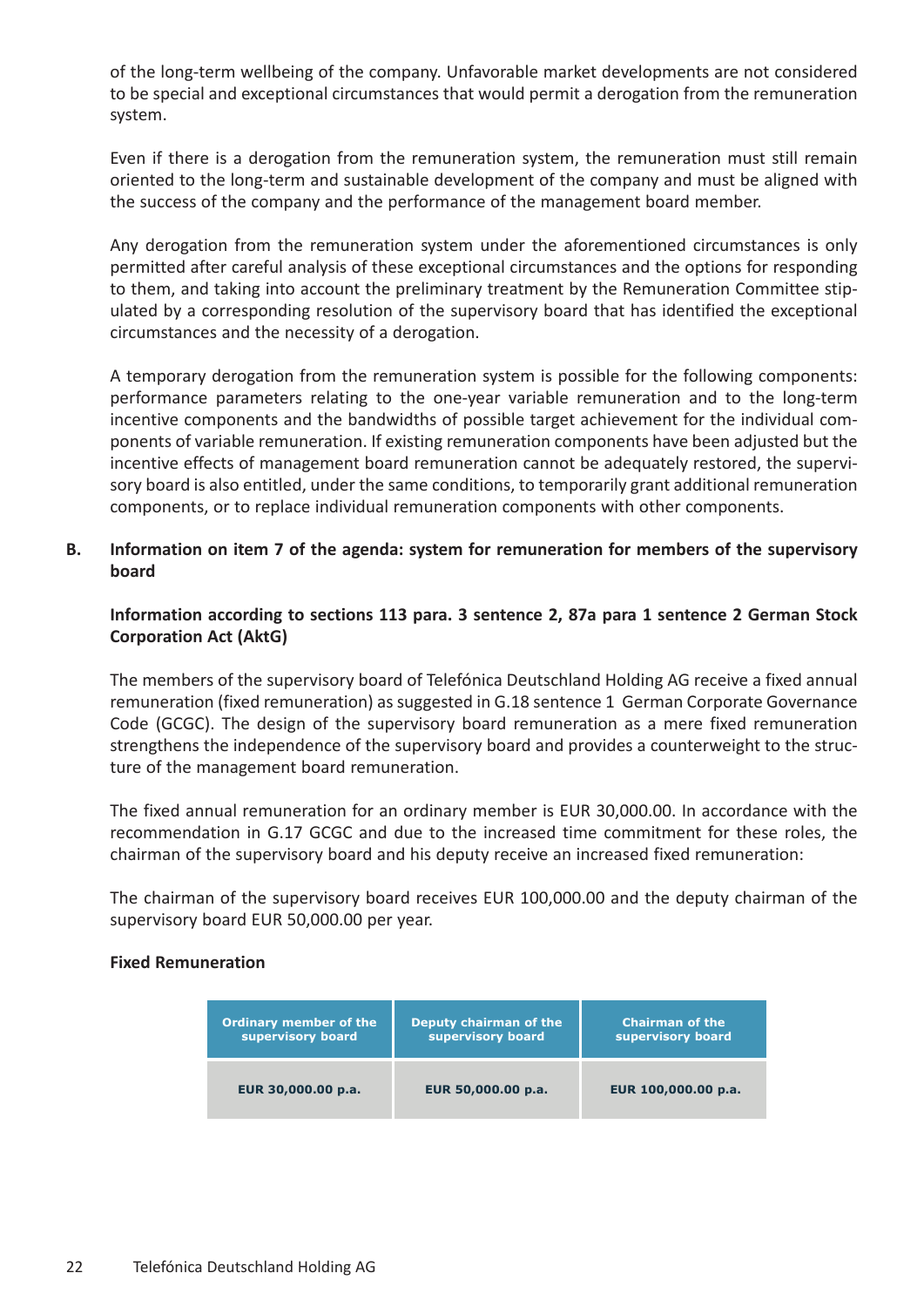The chairmen and the members of the committees of the supervisory board which meet regularly (audit committee and remuneration committee) receive separate committee remuneration in accordance with G.17 GCGC and due to the regular additional time required.

In addition to the fixed remuneration of an ordinary member, the chairman of the audit committee receives EUR 45,000.00 per year, unless the chairman of the supervisory board holds the chairmanship of the audit committee.

The members of the audit committee receive an additional EUR 10,000.00 per year. The ordinary members of the remuneration committee receive additionally EUR 7,500.00 per year, the chairman of the remuneration committee an additional EUR 13,000.00 per year.

## **Committee Remuneration**

| <b>Chairman of the</b> | <b>Ordinary members of the</b> | <b>Chairman of the</b> | <b>Ordinary members of the</b> |
|------------------------|--------------------------------|------------------------|--------------------------------|
| audit committee        | audit committee                | remuneration committee | remuneration committee         |
| $+$ EUR 45,000.00 p.a. | $+$ EUR 10,000.00 p.a.         | $+$ EUR 13,000.00 p.a. | + EUR 7,500.00 p.a.            |

Members of the supervisory board who have not served as member or chairperson of the supervisory board or a committee for the entire financial year shall receive a pro rata remuneration.

The remuneration is payable four weeks after the end of the financial year.

Each member of the supervisory board shall be reimbursed for expenses incurred in the performance of his or her duties. In addition, the members of the supervisory board will be reimbursed for any VAT if applicable.

In addition, the Company has concluded a pecuniary loss liability insurance policy (D&O insurance) for the benefit of the members of the supervisory board which covers the statutory liability arising from the supervisory board activity.

Pursuant to section 113 para. 3 of the German Stock Corporation Act (AktG), a resolution shall be passed on the remuneration of the members of the supervisory board, including the underlying remuneration system, at least every four years. The corresponding resolution may also confirm the current remuneration. If the annual general meeting does not approve the remuneration system, a revised remuneration system must be submitted at the latest at the subsequent annual general meeting.

The boards regularly assess whether the remuneration of the members of the supervisory board is appropriate, taking into account their tasks and the situation of the company. A horizontal market comparison is used to assess adequacy. The boards also consult independent external experts.

The rules stipulated in the by-laws for the management board and the supervisory board for dealing with conflicts of interest are adhered to in the procedures for setting up, implementing and reviewing the remuneration system.

The remuneration of the members of the supervisory board is regulated exclusively in section 20 of the Company's articles of association, which reads as follows: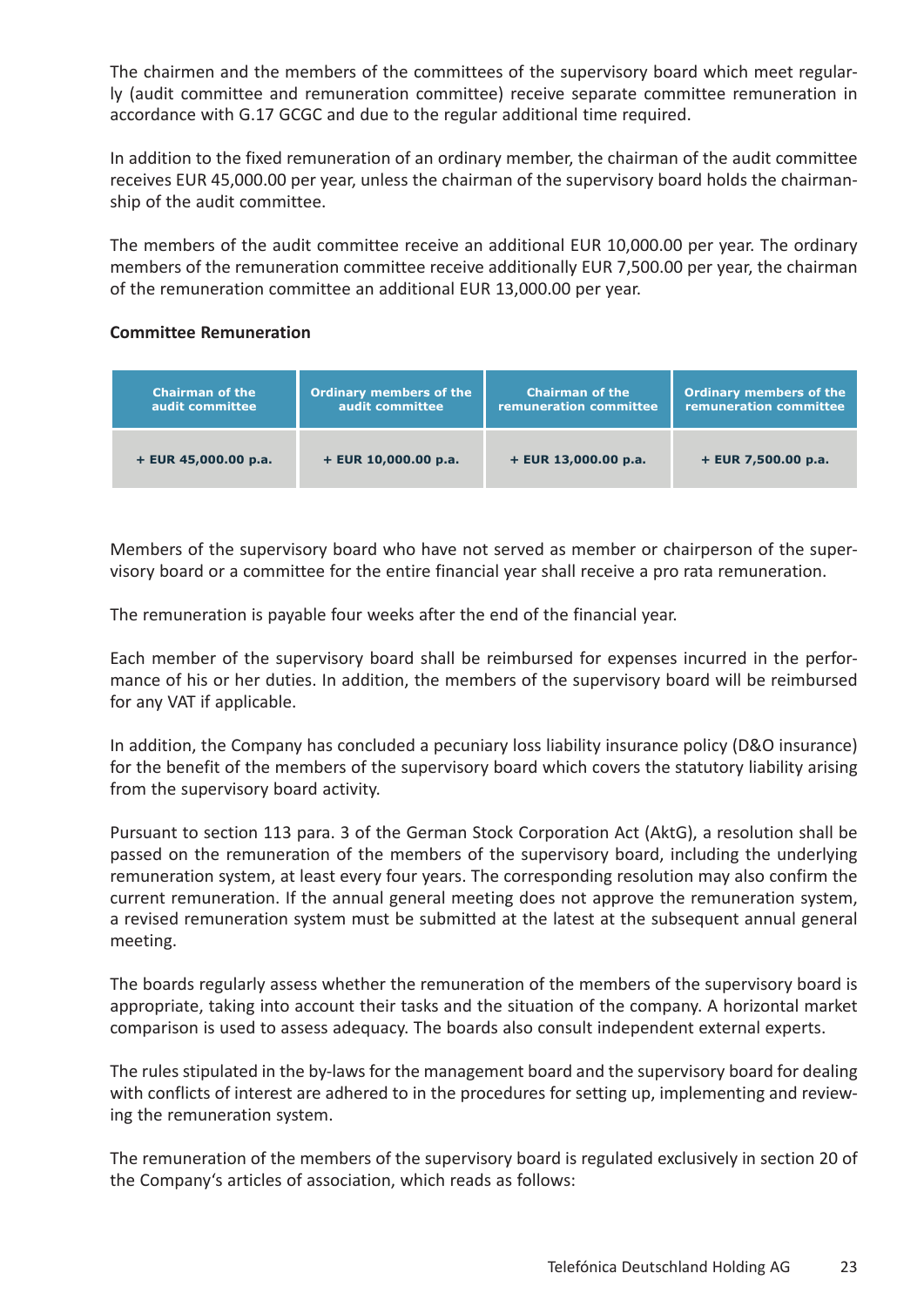## **§ 20 Supervisory Board Remuneration**

- (1) Beginning with the financial year 2020 each member of the Supervisory Board receives a fixed annual remuneration in the amount of EUR 30,000.00, the Chairman of the Supervisory Board receives EUR 100,000.00 and his deputy EUR 50,000.00.
- (2) For their activities in the committees of the Supervisory Board, the Supervisory Board members receive additionally per financial year:

(a) the Chairman of the Audit Committee EUR 45,000.00 unless the Chairman of the Supervisory Board chairs the Audit Committee; each other member of the Audit Committee EUR 10,000.00;

(b) the Chairman of the Remuneration Committee EUR 13,000.00, each other member of the Remuneration Committee EUR 7,500.00.

- (3) The remuneration pursuant to paragraphs 1 and 2 shall be due for payment four weeks after the end of the financial year.
- (4) Supervisory Board members who belong to the Supervisory Board or any committee or who chair the Supervisory Board or any committee for only part of the financial year shall receive in each case the remuneration pro rata temporis.
- (5) Each member of the Supervisory Board shall be reimbursed for expenses incurred in the performance of his or her duties. In addition, the members of the Supervisory Board shall be reimbursed for any value added tax payable on the reimbursement of expenses or on the remuneration of the Supervisory Board to the extent that they are entitled to invoice the Company for value added tax separately and exercise this right.
- (6) The Company may conclude a pecuniary loss liability insurance policy (D&O insurance) for the benefit of the members of the Supervisory Board at normal and reasonable market conditions, which covers the statutory liability arising from the Supervisory Board activity.

## **C. Report of the management board to the annual general meeting on item 9 of the agenda pursuant to sections 203 para. 2, 186 para. 4 sentence 2 AktG**

With regard to item 9 of the agenda, the management board has submitted a written report on the reasons for the exclusion of subscription rights pursuant to sections 203 para. 2 sentence 2, 186 para. 4 sentence 2 German Stock Corporation Act (AktG). The report has the following content:

The Authorized Capital 2021/I shall replace the Authorized Capital 2016/I, which expires prior to the annual general meeting on 20 May 2021.

The German market for providers of mobile network and fixed-line services for private and business customers is competitive and the Company is on a sustainably profitable growth trajectory. In order to maintain the Company's required room for action to react flexibly at short notice – within the scope of the authorization – to future financing requirements and to be able to strengthen equity at short notice if necessary, the resolution of the annual general meeting is requested.

In principle, shareholders are entitled to subscription rights when Authorized Capital 2021/I is utilized. To enable the management to make optimum and flexible use of this possibility in the interests of the Company, the resolution is to provide authorization to exclude subscription rights for various purposes specified in the proposed resolution: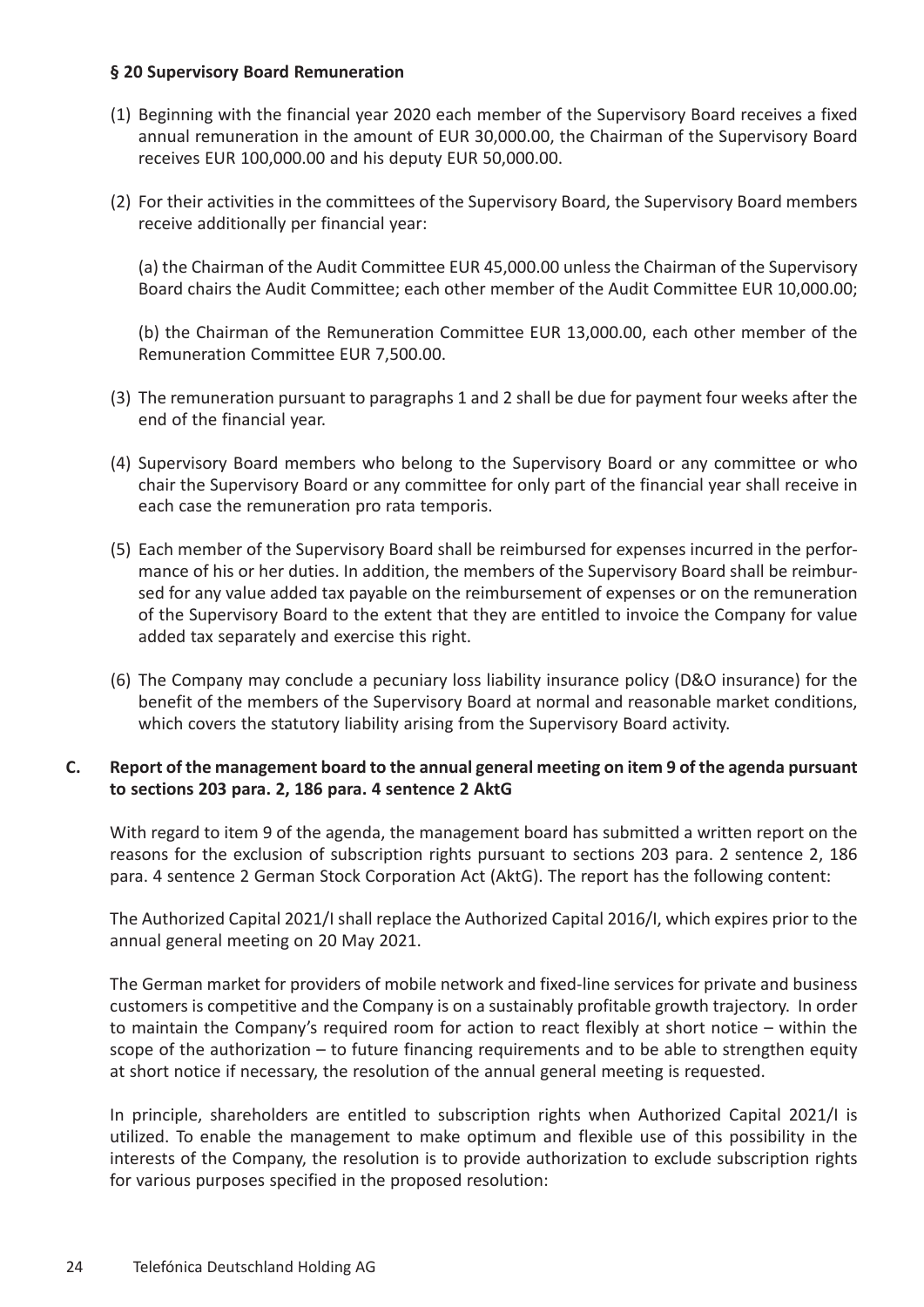The proposed authorization firstly provides that the management is to be authorized to exclude shareholders' subscription rights if fractions arise as a result of the subscription ratio. The exclusion of subscription rights with regard to any fractional amounts serves only to enable the authorization to be utilized by round amounts. The new shares excluded from shareholders' subscription rights as fractional shares will be utilized in the best possible way for the Company. As any exclusion of subscription rights is limited to fractional amounts, any potential dilution effect is low.

Secondly, the management is to be authorized to exclude subscription rights if the capital is to be increased against contributions in kind. This option to exclude subscription rights is intended to enable the management board, with the approval of the supervisory board, to acquire companies or interests in companies or other assets in return for shares in the Company in appropriate cases or to merge with other companies, in particular by way of a merger. This is intended to enable the Company to respond quickly and flexibly on national and international markets to advantageous offers or other opportunities to acquire companies or interests in companies operating in related business areas. Not infrequently, the need arises to provide shares rather than money as consideration. The management will only use the option of a capital increase against contributions in kind excluding subscription rights from Authorized Capital 2021/I for acquisitions if the value of the newly issued shares and the value of the consideration, i.e. the company or shareholding to be acquired or other assets, are in reasonable proportion.

Thirdly, the management board shall be able, with the approval of the supervisory board, to exclude subscription rights in the case of cash capital increases if the shares are issued at an amount which is not significantly lower than the stock market price. This possibility provided for by section 186 para. 3 sentence 4 German Stock Corporation Act (AktG) is intended to enable the Company to take advantage of market opportunities quickly and flexibly and to cover a capital requirement at short notice. The exclusion of subscription rights enables a placement close to the stock market price, so that the usual discount for subscription issues is not applicable. In the case of such exclusion of subscription rights close to the stock market price, the cash capital increase may not exceed 10 % of the existing share capital at the time of its exercise. This takes account of shareholders' needs for protection against dilution of their shareholdings. Each shareholder may purchase shares on the market at approximately the same conditions in order to maintain his shareholding quota.

Fourthly, it should be possible to exclude subscription rights to the extent necessary to grant holders of conversion and option rights subscription rights to new shares, provided the terms and conditions of the respective conversion and option rights so provide. To facilitate placement on the capital market, such conversion and option rights have anti-dilution protection which provides that the holders may be granted subscription rights to new shares in subsequent share issues, as is the case for shareholders. They are thus placed in the same position as if they were already shareholders. In order to provide the conversion and option rights with such protection against dilution, the subscription rights of shareholders to these shares must be excluded. This serves to facilitate the placement of the conversion and option rights and thus the interests of the shareholders in an optimum financial structure for the Company.

The other companies referred to in section 186 para. 5 sentence 1 of the German Stock Corporation Act (AktG) are companies operating pursuant to section 53 para. 1 sentence 1 or section 53b para. 1 sentence 1 or para. 7 of the German Banking Act (KWG).

There are currently no specific acquisition projects for which the possibility of excluding subscription rights under Authorized Capital 2021/I is to be used.

The management board will carefully examine in each individual case whether it will make use of the authorization to increase capital excluding shareholders' subscription rights. It will only do so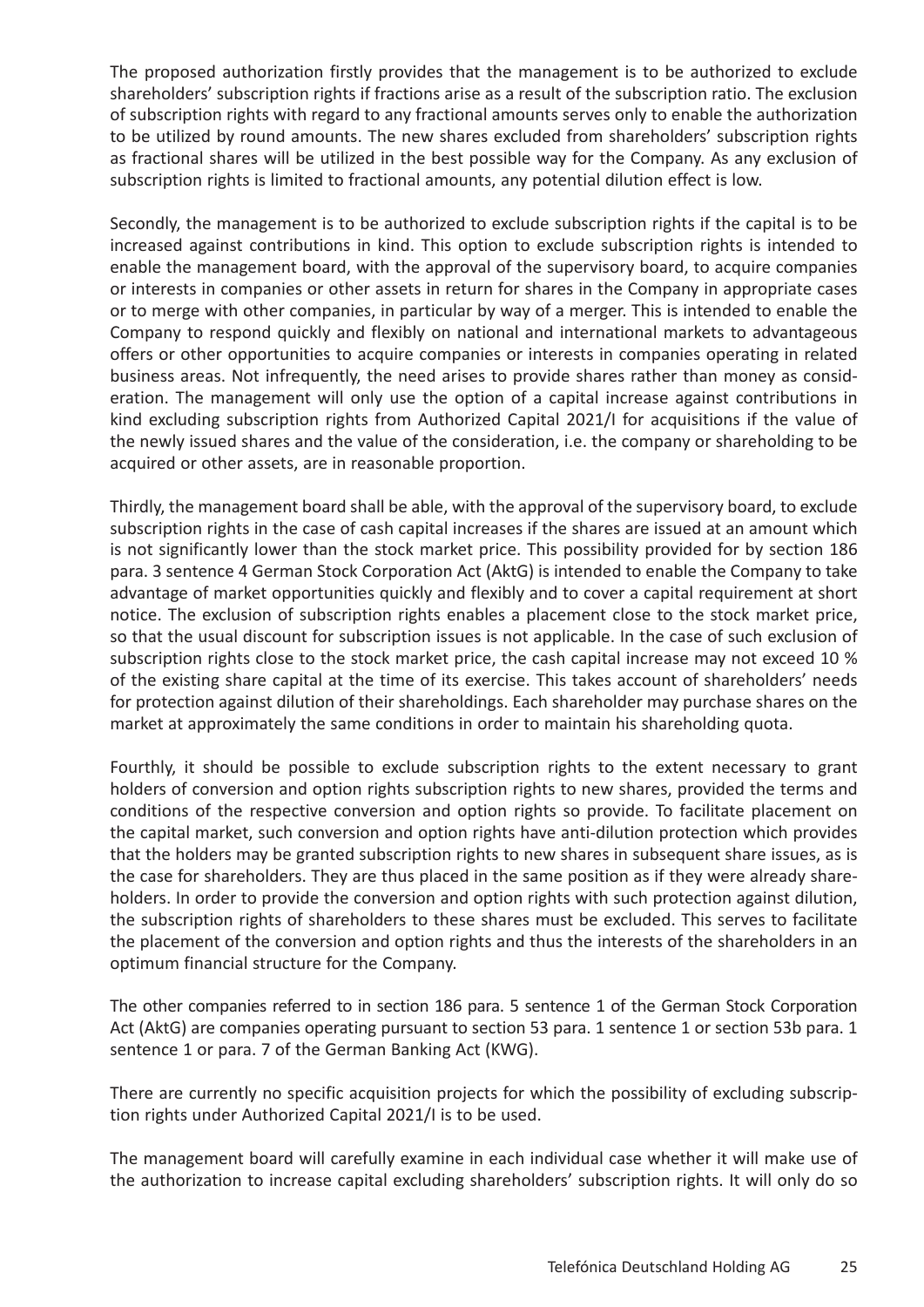if, in the opinion of the management board and the supervisory board, it is in the interests of the Company and thus of its shareholders. The management board will report to the annual general meeting on each utilization of the authorization.

By its very nature, the issue amount cannot be fixed at present as there is no specific intention to use the shares. The determination of the respective issue amount is therefore by law incumbent on the management board with the approval of the supervisory board.

When considering all of the aforementioned circumstances, the management board - as well as the supervisory board of Telefónica Deutschland Holding AG - considers the exclusion of subscription rights in the aforementioned cases to be objectively justified and appropriate, also taking into account the dilution effect to the detriment of the shareholders.

## **III. Further Information**

## **Total number of share and voting rights**

The share capital of Telefónica Deutschland Holding AG amounts to EUR 2,974,554,993.00 and is divided into 2,974,554,993 non-par value shares. The total number of shares and voting rights amounts to 2,974,554,993. The Company does not hold any own shares. These figures relate to the date of publication of this invitation in the Federal Gazette (*Bundesanzeiger*).

## **Notes on the conduct of the virtual annual general meeting**

Against the background of the ongoing Covid-19-pandemic the management board has decided, with the approval of the supervisory board, to hold the annual general meeting of the Company on 20 May 2021 as a virtual general meeting in accordance with section 1 para. 1, 2 of the Act on Measures in Corporate, Cooperative, Association, Foundation and Condominium Law to Combat the Effects of the COVID 19 Pandemic of 27 March 2020, as last amended by the Act on the Further Shortening of the Residual Debt Exemption Procedure and the Adjustment of Pandemic-Related Provisions in the Law on Companies, Cooperatives, Associations and Foundations, and in the Law on Tenancy and Leases of 22 December 2020 (hereinafter the "COVID-19 Act") without the physical presence of the shareholders and their proxies. The validity of the COVID-19 Act was extended to 31 December 2021 by the Ordinance on the Extension of Measures in the Law of Companies, Cooperatives, Associations, Foundations and Condominiums to Combat the Effects of the COVID-19 Pandemic of 20 October 2020.

The shareholders and their proxies (with the exception of the proxies nominated by the Company) may therefore not physically attend the annual general meeting. The entire annual general meeting will be transmitted for registered shareholders of Telefónica Deutschland Holding AG or their proxies in accordance with the following provisions on 20 May 2021 from 10:00 hours (CEST) live on the internet in the password protected **internet service for the annual general meeting** on the Company's website at

## **www.telefonica.de/agm**

in picture and sound. The voting rights of shareholders or their proxies are exercised exclusively by way of electronic vote (absentee voting (*Briefwahl)*) or by granting power of attorney to the proxies nominated by the Company.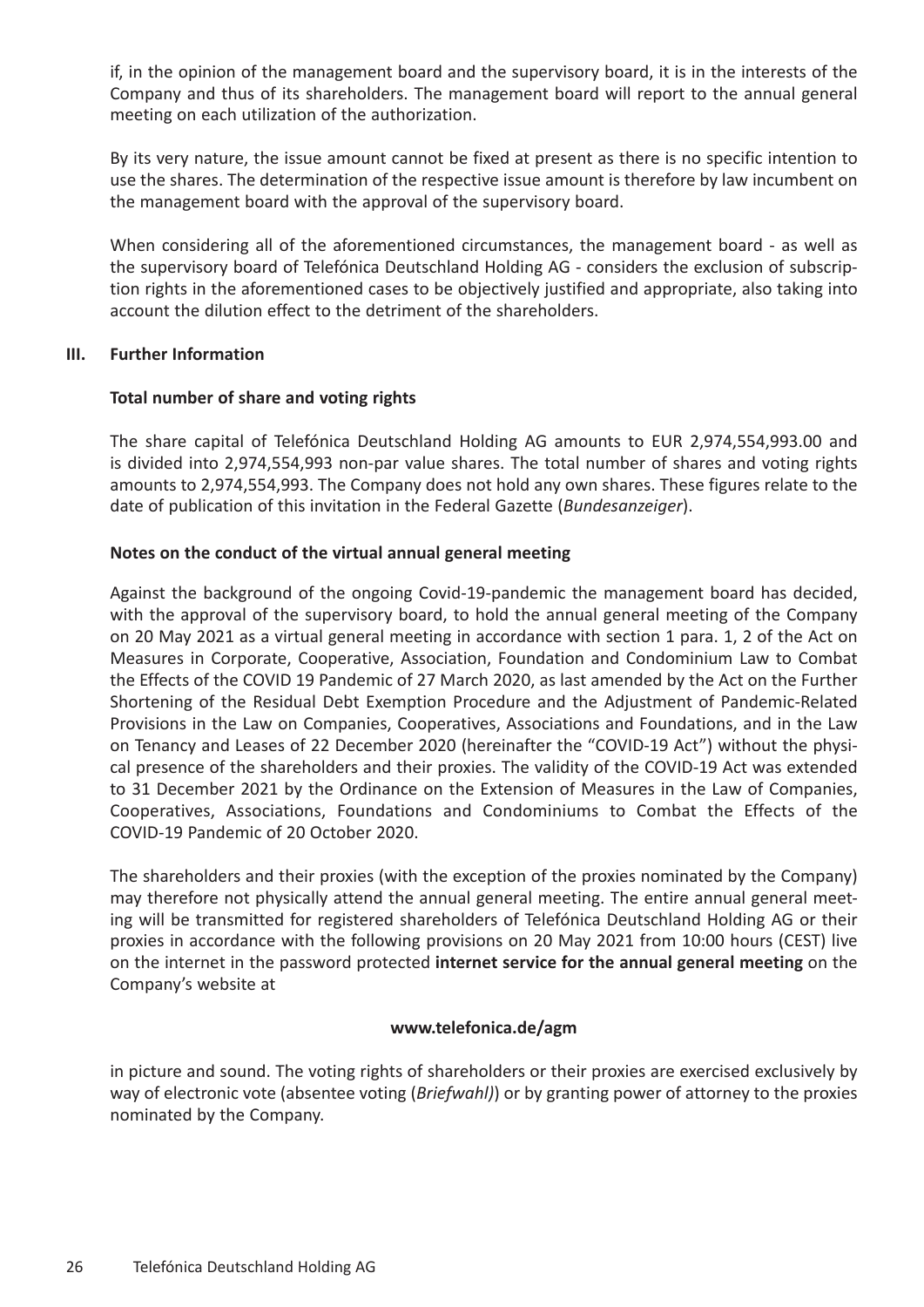Via the password protected **internet service for the annual general meeting**, shareholders (and their proxies, if applicable) can in accordance with the following provisions, among other things, register for the annual general meeting, exercise their voting rights by electronic absentee voting, grant powers of attorney to third parties and issue powers of attorney and instructions to the proxies nominated by the Company, submit questions or declare objections to be recorded in the minutes. To use the password protected **internet service for the annual general meeting** an access authorization is required. Details can be found below in the section "Conditions for attending the virtual annual general meeting and for exercising voting rights".

## **Conditions for attending the virtual annual general meeting without physical presence and for exercising voting rights**

Only those shareholders who have registered for attendance in due time and who are registered in the shareholders' register for the registered shares on the date of the registration deadline, i.e. 24:00 hours (CEST) on 13 May 2021 are entitled to exercise their rights as shareholders.

The registration must be received by Telefónica Deutschland Holding AG at the following address no later than 24:00 hours (CEST) on 13 May 2021:

Telefónica Deutschland Holding AG c/o Better Orange IR & HV AG Haidelweg 48 81241 Munich Germany

or e-mail: telefonica@better-orange.de

or electronically by using the password protected **internet service for the annual general meeting** at

## **www.telefonica.de/agm**

To facilitate the registration, a registration form will be sent to the shareholders entered in the Company's share register no later than 0:00 hours (CEST) on 29 April 2021 together with the invitation to the virtual annual general meeting. This registration form is also available for download at www.telefonica.de/agm.

For using the password protected **internet service for the annual general meeting** at www.telefonica.de/agm an access authorization is required. Shareholders who are entered in the Company's share register no later than 29 April 2021, 0:00 hours (CEST), will be sent their individual access data (access code and access password) together with the invitation to the virtual annual general meeting. However, for shareholders registered in the share register after this date, the options otherwise available for registration for the virtual annual general meeting (to above mentioned postal address or email address) until the registration deadline on 13 May 2021, 24:00 hours (CEST), will be available. The individual access data for the password protected internet service for the annual general meeting will be sent to these shareholders after receipt of the registration by the Company.

In relation to the Company, only those persons are considered shareholders who are registered as such in the share register. Accordingly, the right to participate in the virtual annual general meeting and the number of voting rights to which a shareholder is entitled in the virtual annual general meeting is determined by the status of the share register on the day of the virtual annual general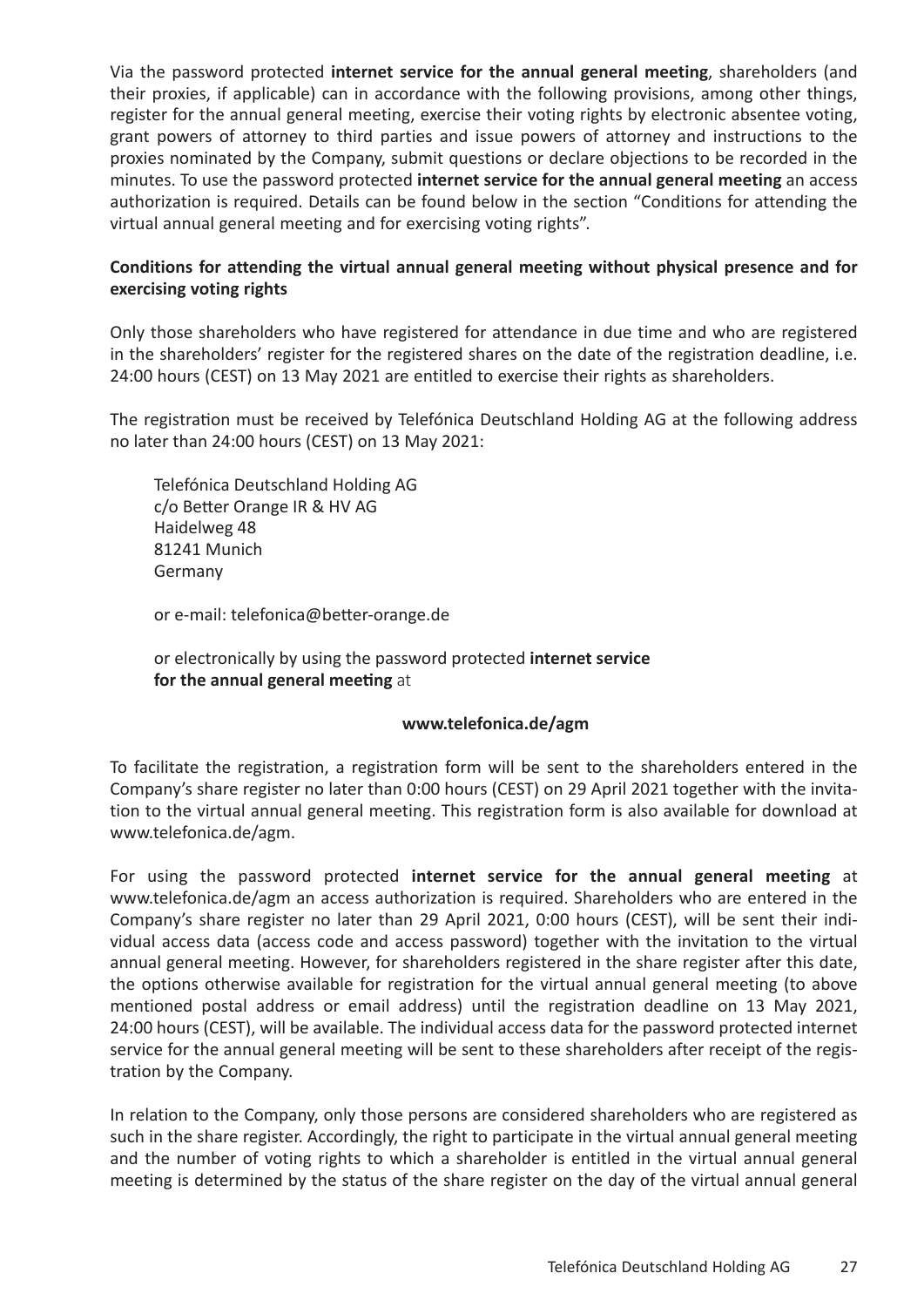meeting. For technical reasons, however, on the day of the virtual annual general meeting and in the last six days prior to the day of the virtual annual general meeting, i.e. from 14 May 2021, 0:00 hours (CEST), up to and including 20 May 2021, 24:00 hours (CEST), no deletions and entries will be made in the share register (so-called registration stop). Therefore, the registration status of the share register on the day of the virtual annual general meeting corresponds to the status at the end of the registration deadline day, 13 May 2021, 24:00 hours (CEST), (technical record date). Trading in shares is not limited, the shares are not blocked due to the re-registration stop.

Intermediaries, shareholders' associations and voting right advisors, as well as persons treated as such pursuant to section 135 para. 8 German Stock Corporation Act (AktG), may only exercise the voting rights for shares as the holders of which they are entered in the share register but which do not belong to them, on the basis of an authorization. Further details are regulated by section 135 German Stock Corporation Act (AktG).

## **Video and audio transmission of the annual general meeting on the internet**

Shareholders of Telefónica Deutschland Holding AG, who are registered for attendance, and their proxies can watch the entire annual general meeting on 20 May 2021 from 10:00 hours (CEST) live on the internet in sound and picture in the password protected **internet service for the annual general meeting** on the Company's website at

## **www.telefonica.de/agm**

To activate the internet transmission via the password protected internet service for the annual general meeting, timely registration for the virtual annual general meeting in accordance with the provisions set out above in the section "Conditions for attending the virtual annual general meeting and for exercising voting rights" is required. With regard to the individual access details (access code and access password) required to use the password protected internet service for the annual general meeting, see above section "Conditions for attending the virtual annual general meeting without physical presence and for exercising voting rights".

## **Voting by electronic absentee voting**

Shareholders may also cast their votes by electronic absentee voting by means of electronic communication, even without attending the virtual annual general meeting, using the password-protected **internet service for the annual general meeting** on the Company's website at www.telefonica.de/ agm in accordance with the procedures provided for this purpose. This option of electronic absentee voting is available until the start of voting at the virtual annual general meeting on 20 May 2021. The same applies to any revocation or amendment of the voting by electronic absentee vote. In order to exercise voting rights, timely registration for the virtual annual general meeting is required in accordance with the provisions set out above in the section "Conditions for attending the virtual annual general meeting without physical presence and for exercising voting rights".

If an individual vote is taken on an agenda item without this having been communicated in advance of the virtual annual general meeting, an absentee vote cast on this agenda item shall also be deemed to be an absentee voting for each item of the individual vote.

Authorized intermediaries, shareholders' associations, voting right advisors or other persons treated as such pursuant to section 135 para. 8 German Stock Corporation Act (AktG) may also use electronic absentee voting.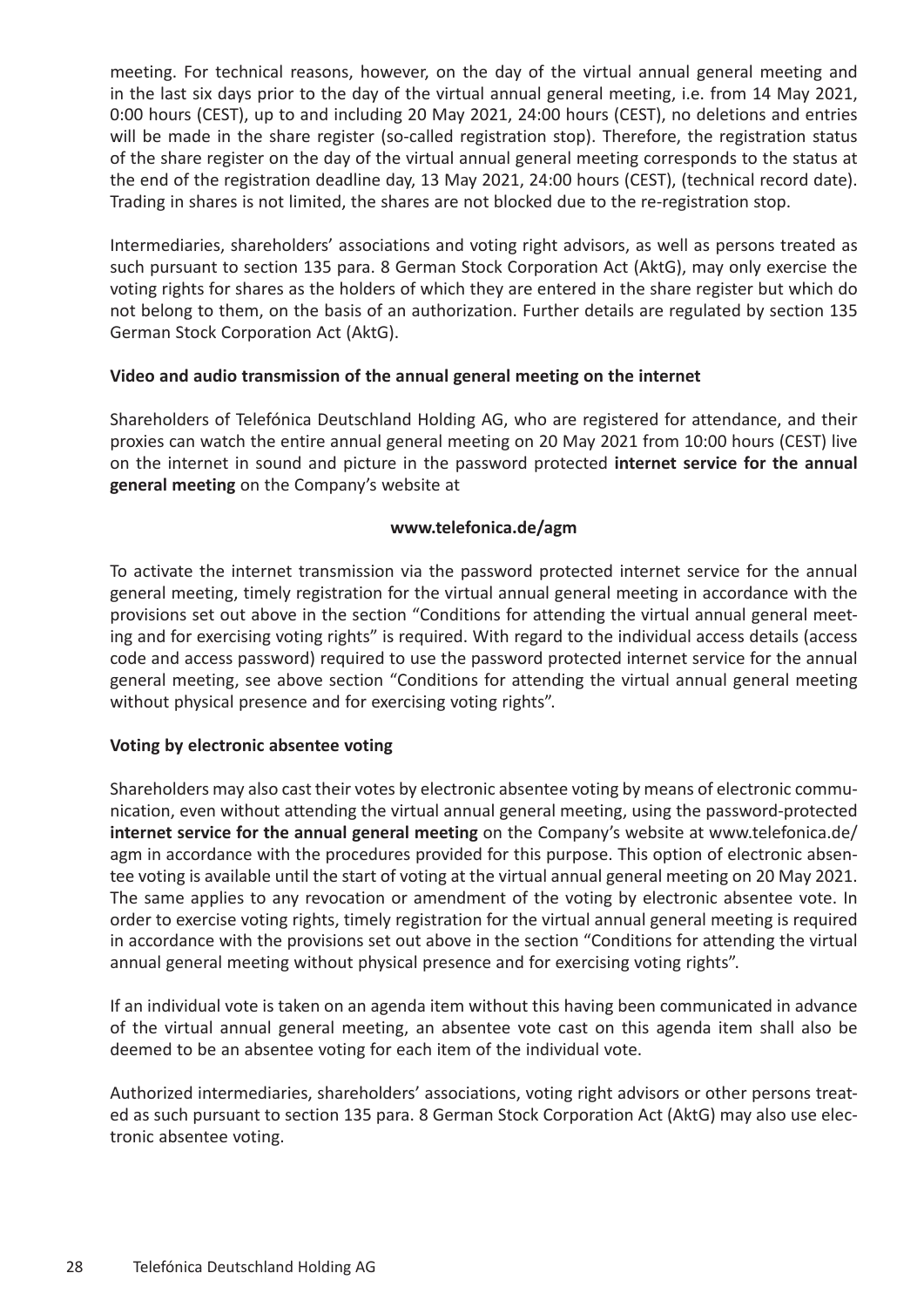## **Procedure for casting votes by proxy**

Shareholders are entitled to vote by proxy, e.g. by an intermediary, a shareholders' association, or by any other person of their choice. Even in the case of a proxy, the shareholder or proxy must ensure registration in due time by the shareholder or proxy in accordance with the provisions set out above in the section "Conditions for attending the virtual annual general meeting and for exercising voting rights".

The grant and revocation of the proxy authorization as well as the evidence of proxy authorization to the Company must be provided in text form (section 126b German Civil Code (BGB)), if neither an intermediary nor a shareholders' association, a voting rights advisor or any other person treated as such in accordance with section 135 para. 8 German Stock Corporation Act (AktG) are authorized to act as proxies.

The proxy can be declared to the person to be authorized or to the Company. A form that can be used to grant proxy will be sent to the shareholders together with the invitation to the virtual annual general meeting. Corresponding forms are also available for download at www.telefonica.de/agm.

The granting of a proxy by declaration to the Company or its revocation and the evidence of proxy authorization to the Company can be sent to the following postal address or email address:

Telefónica Deutschland Holding AG c/o Better Orange IR & HV AG Haidelweg 48 81241 Munich Germany

E-mail: telefonica@better-orange.de

In addition, granting, revocation and evidence of proxy may also be effected by using the password protected **internet service for the annual general meeting** at www.telefonica.de/agm. With regard to the individual access data (access code and access password) required to use the password protected internet service for the annual general meeting, please refer to the section above "Conditions for participating in the virtual annual general meeting without physical presence and for exercising voting rights".

Intermediaries, shareholders' associations, voting right advisors and other persons treated as such in accordance with section 135 para. 8 German Stock Corporation Act (AktG) may provide for different regulations regarding their own authorization. Section 135 of the German Stock Corporation Act (AktG) provides, among other things, that the proxy shall be granted to a specific proxy and shall be verifiably recorded by that proxy. The proxy statement must also be complete and may only contain declarations associated with the exercise of voting rights. Shareholders who wish to authorize an intermediary, a shareholders' association, a voting right advisor or any other person treated as such in accordance with section 135 para. 8 German Stock Corporation Act (AktG) are therefore asked to consult with the person to be authorized regarding the procedure for granting the proxy and the possibly required form of the proxy in good time.

Also authorized third parties cannot physically attend at the annual general meeting. However, they may exercise their voting rights by electronic absentee voting or by (sub) authorizing the proxies nominated by the Company. The use of the password-protected internet service by the authorized representative requires that the authorized representative receives the corresponding access data.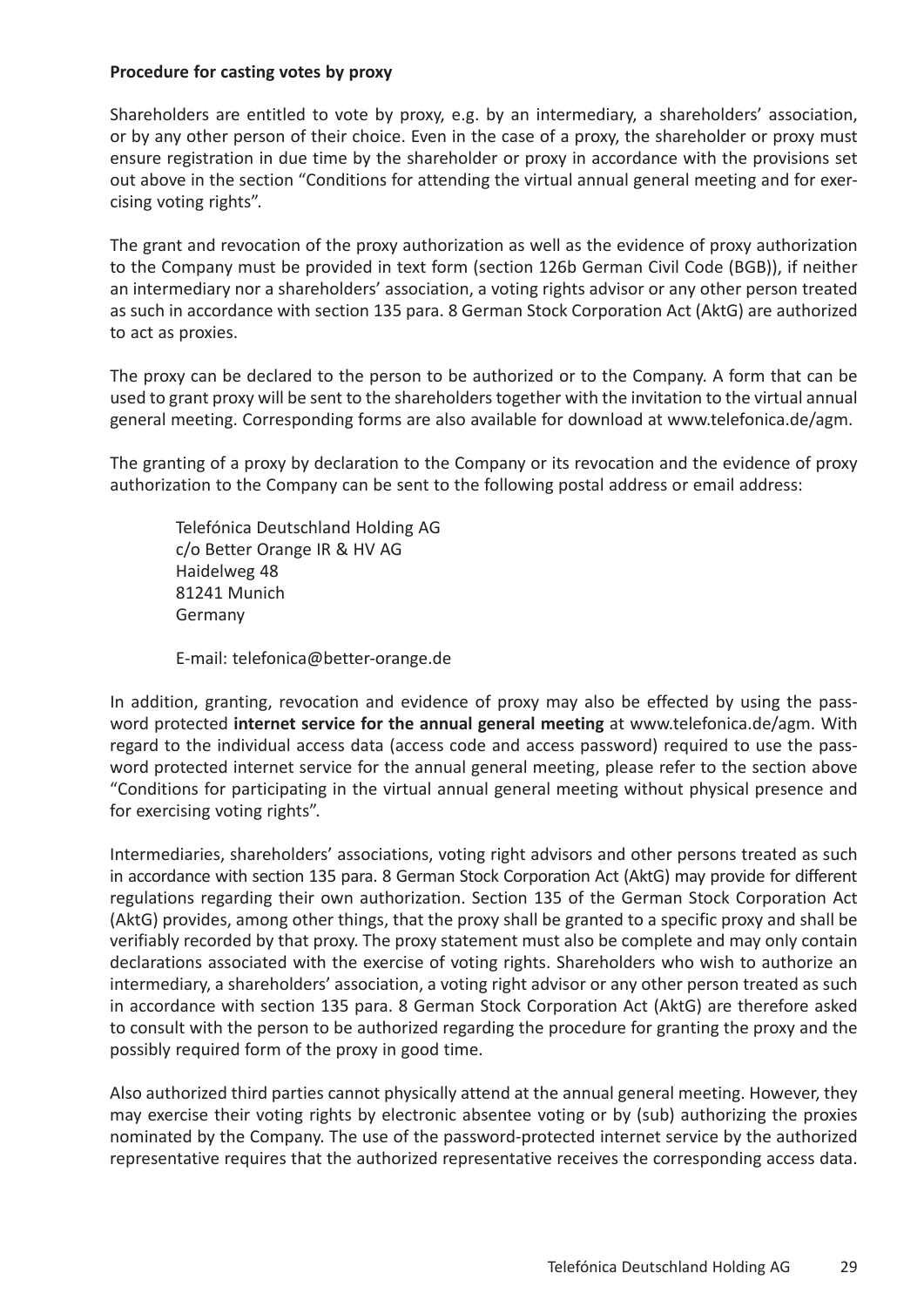We offer our shareholders or their proxies the opportunity to authorize a proxy nominated by the Company who is bound to voting instructions to exercise their voting rights. In this case, too, timely registration in accordance with the above section "Conditions for attending the virtual annual general meeting without physical presence and for exercising voting rights" is required. A form that can be used for granting a proxy authorization and issuing instructions to the proxies nominated by the Company will be sent to the shareholders together with the invitation to the virtual general meeting. It is also available for download on the Company's website at www.telefonica.de/agm.

Authorizations and instructions to the proxies nominated by the Company may be sent by post or e-mail to the mentioned above address or e-mail address by no later than **19 May 2021**, **24:00 hours (CEST)**, (time of receipt).

In addition proxy authorizations and instructions to the proxies nominated by the Company can be issued electronically by using the password protected **internet service for the annual general meeting** at www.telefonica.de/agm. This possibility is available until the beginning of the voting procedure in the virtual annual general meeting on 20 May 2021. With regard to the individual access data (access code and access password) required to use the password protected internet service for the annual general meeting, please refer to the section above headed "Conditions for participating in the virtual annual general meeting without physical presence and for exercising voting rights".

For the revocation of the proxy authorization granted to proxies nominated by the Company or the amendment of instructions, the aforementioned information on the possibilities for transmission and the deadlines shall apply mutatis mutandis.

If the proxies nominated by the Company are authorized, they must in any case be given instructions for exercising the voting right. The proxies nominated by the Company are obliged to vote in accordance with the instructions given to them. The proxies nominated by the Company will not accept any authorizations to file objections to resolutions of the annual general meeting, to exercise the right to ask questions or to make motions.

If an individual vote is taken on an agenda item without this having been communicated in advance of the virtual annual general meeting, an instruction on this agenda item as a whole shall also be deemed to be a corresponding instruction for each item of the individual vote.

## **Objection against a resolution of the general meeting**

Shareholders who have exercised their voting rights by way of electronic absentee vote or by granting a proxy have the opportunity, during the virtual annual general meeting on 20 May 2021 until its closing by the chairman of the general meeting, to declare an objection against a resolution of the annual general meeting to be recorded by the notary public in accordance with section 1 para. 2 sentence 1 no. 4 COVID-19 Act in conjunction with section 245 no. 1 German Stock Corporation Act (AktG) via the password protected **internet service for the annual general meeting** at the internet address www.telefonica.de/agm. With regard to the individual access details (access code and access password) required to use the password protected internet service for the annual general meeting, please refer to the section above "Conditions for attending the virtual annual general meeting without physical presence and for exercising voting rights".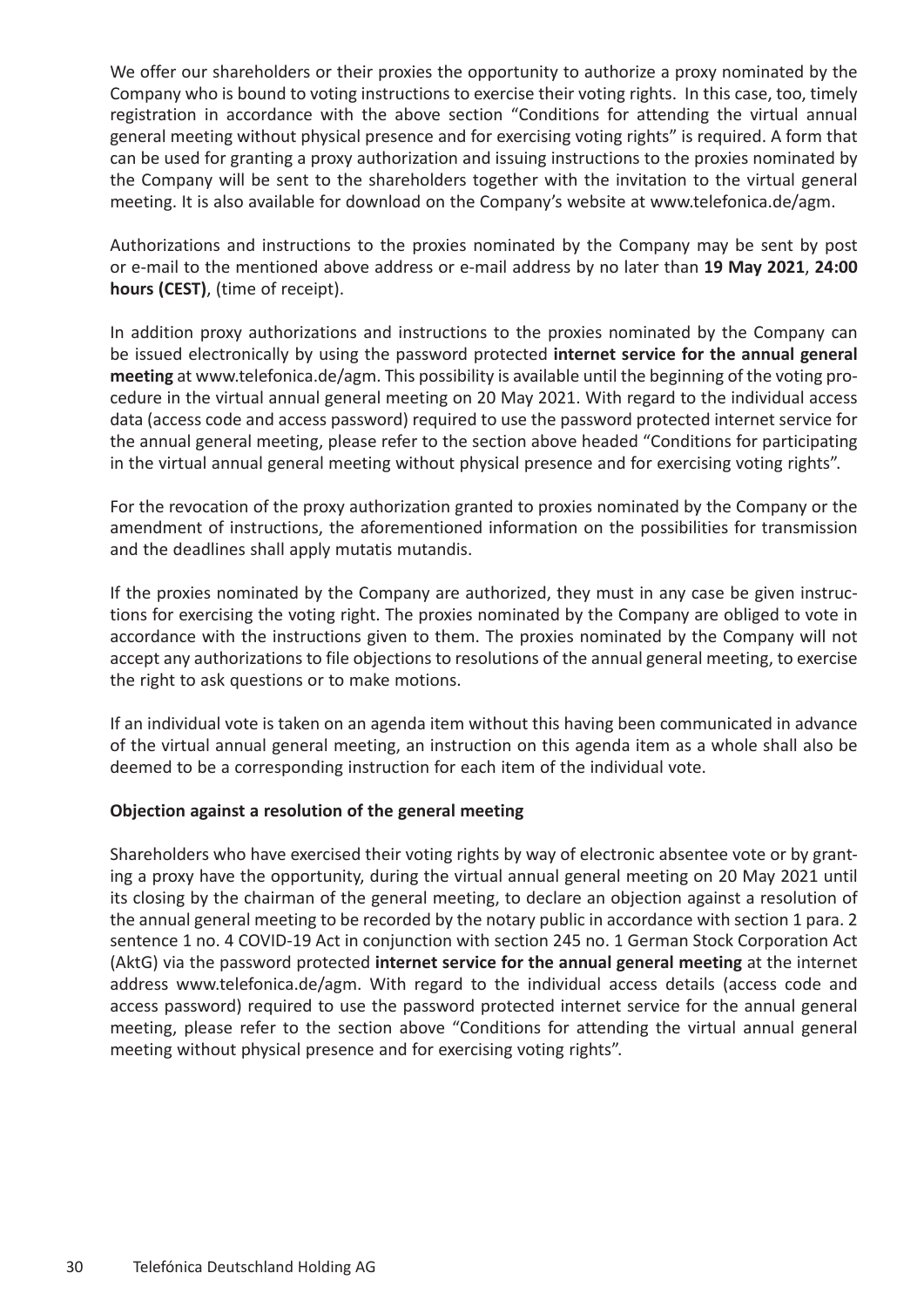**Information on the rights of shareholders pursuant to sections 122 para. 2, 126 para. 1, 127, 131 para. 1 German Stock Corporation Act (AktG) in conjunction with section 1 COVID-19 Act**

## *Motions for additions to the agenda in accordance with section 122 para. 2 German Stock Corporation Act (AktG)*

Pursuant to section 122 para. 2 German Stock Corporation Act (AktG), shareholders whose combined shares amount to at least one twentieth of the share capital or a nominal value of EUR 500,000.00 may request that additional items are added to the agenda and published. An explanation or a proposed resolution has to be enclosed with each additional agenda item. Pursuant to section 122 para. 2 German Stock Corporation Act (AktG) in conjunction with section 122 para. 1 sentence 3 German Stock Corporation Act (AktG) the petitioners must prove that they have been owners of the shares at least 90 days before submitting the request and that they will remain the owners of the shares until the management board has made a decision about the motion. When calculating this 90-day period there are certain set-off options to which reference is specifically made pursuant to section 70 German Stock Corporation Act (AktG). In calculating this period the provisions of section 121 para. 7 German Stock Corporation Act (AktG) have to be observed.

Such requests must be made in written form (section 126 of the German Civil Code (BGB)) to the management board and must be received by the Company no later than 30 days prior to the virtual annual general meeting (not counting the day of the annual general meeting and the day of receipt), this is by no later than 24:00 hours (CEST) on 19 April 2021. Please send such requests to the following address:

Telefónica Deutschland Holding AG – Management Board – Georg-Brauchle-Ring 50 80992 Munich Germany

## *Countermotions and election proposals by shareholders in accordance with sections 126 para. 1, 127 German Stock Corporation Act (AktG) in connection with section 1 para. 2 sentence 3 COVID-19 Act*

Pursuant to section 126 para. 1 German Stock Corporation Act (AktG), any shareholder of the Company may submit a countermotion to a proposal made by the management board and/or the supervisory board relating to a specific item on the agenda. Countermotions must be made available on the website subject to the provisions of section 126 paras. 1 and 2 German Stock Corporation Act (AktG), provided they have been received by the Company at the address provided below no later than 14 days prior to the virtual annual general meeting (not counting the day of the annual general meeting and the day of receipt), this is by no later than 24:00 hours (CEST) on 5 May 2021.

Moreover, any shareholder may submit an election proposal for the election of the auditor or the election of members of the supervisory board subject to the provisions of section 127 German Stock Corporation Act (AktG). Election proposals must be made available on the website subject to the provisions of sections 127 and 126 para. 1 and para. 2 German Stock Corporation Act (AktG), provided they have been received by the Company at the address provided below no later than 14 days prior to the virtual annual general meeting (not counting the day of the annual general meeting and the day of receipt), this is by no later than 24:00 hours (CEST) on 5 May 2021.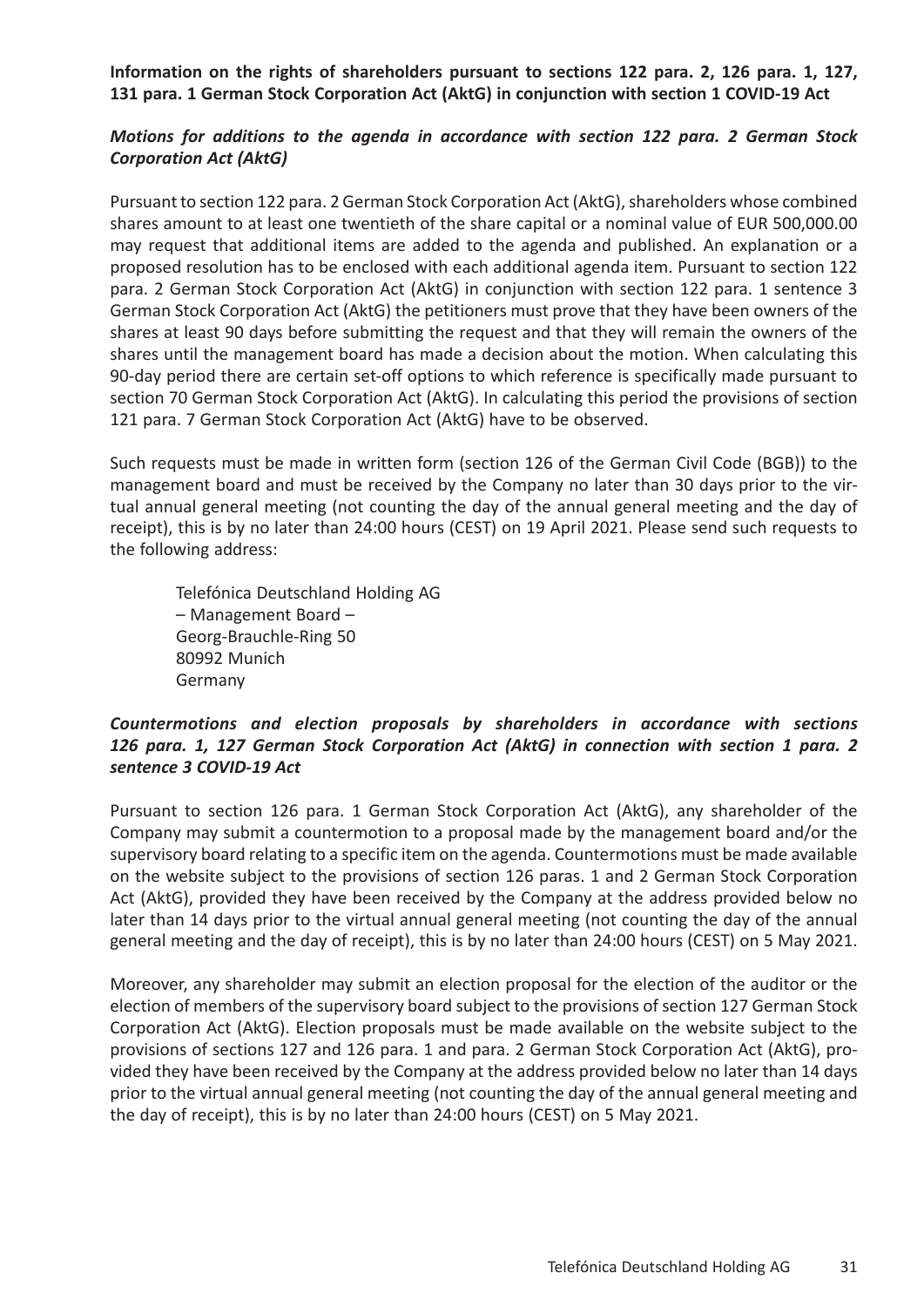Countermotions or election proposals from shareholders must be sent to the following address:

Telefónica Deutschland Holding AG Investor Relations Georg-Brauchle-Ring 50 80992 Munich Germany

or e-mail: hauptversammlung@telefonica.com

No counter motions or election proposals otherwise addressed will be considered.

Motions and election proposals from shareholders that are required to be made available will be made available on the Company's website at www.telefonica.de/agm, including the name of the shareholder and any reasons given, provided that the other requirements for an obligation to publish in accordance with sections 126 and 127 German Stock Corporation Act (AktG) are met. Any comments by the management board on any countermotion and election proposals will also be published at the aforementioned internet address.

Motions or election proposals from shareholders that are required to be made available pursuant to sections 126, 127 German Stock Corporation Act (AktG) in connection with section 1 para. 2 sentence 3 COVID-19 Act shall be deemed to have been made at the annual general meeting if the shareholder making the motion or submitting the election proposal is duly authorized and has registered for the annual general meeting.

## *Right for shareholders to ask questions in accordance with section 1 para. 2 sentence 1 no. 3, sentence 2* **COVID-19 Act**

In accordance with section 1 para. 2 sentence 1 no. 3, sentence 2 COVID-19 Act, shareholders are given the right to ask questions by way of electronic communication. The right to ask questions is only available to shareholders who have registered for the virtual annual general meeting in accordance with the provisions set out above under section "Conditions for attending the virtual annual general meeting without physical presence and for exercising voting rights" in due time.

Contrary to section 131 German Stock Corporation Act (AktG) the management board decides how to answer the question at its due and free discretion. The management board may also summarize answers.

Questions must be submitted by **no later than 18 May 2021, 24:00 hours (CEST)** (time of receipt) by using the password protected **internet service for the annual general meeting** on the Company's website at www.telefonica.de/agm

With regard to the individual access details (access code and access password) required to use the password protected internet service for the annual general meeting, please refer to the section above "Conditions for attending the virtual annual general meeting without physical presence and for exercising voting rights".

No questions can be asked during the virtual annual general meeting.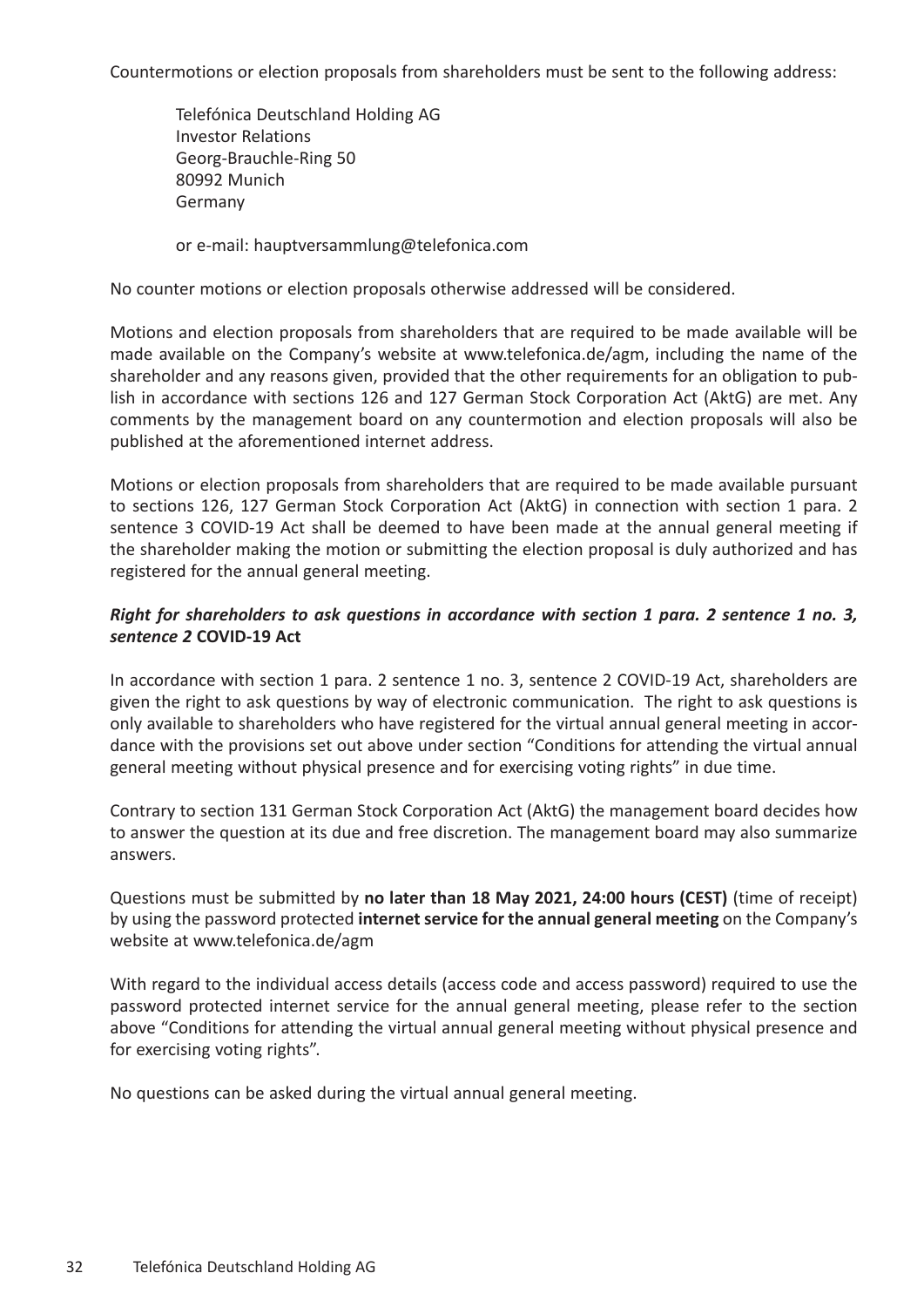# **Further explanations and information on the Company's website**

All information required to be published pursuant to section 124a German Stock Corporation Act (AktG) as well as further explanations of the rights of shareholders pursuant to sections 122 para. 2, 126 para. 1, 127, 131 para. 1 German Stock Corporation Act (AktG) in conjunction with section 1 COVID-19 Act is available at the Company's website at www.telefonica.de/agm. After the end of the virtual annual general meeting, the voting results will also be published there.

## **Information on data protection for shareholders**

Your personal data will be processed for the purposes of keeping the share register as prescribed by the German Stock Corporation Act, for communication with you as a shareholder and for holding our virtual general meeting. In addition, your data will be used for related purposes and to fulfil other legal obligations (e.g. obligations to provide evidence or to keep records). Further information on data protection is available at

www.telefonica.de/agm

**Munich, April 2021**

**Telefónica Deutschland Holding AG**

**The Management Board**